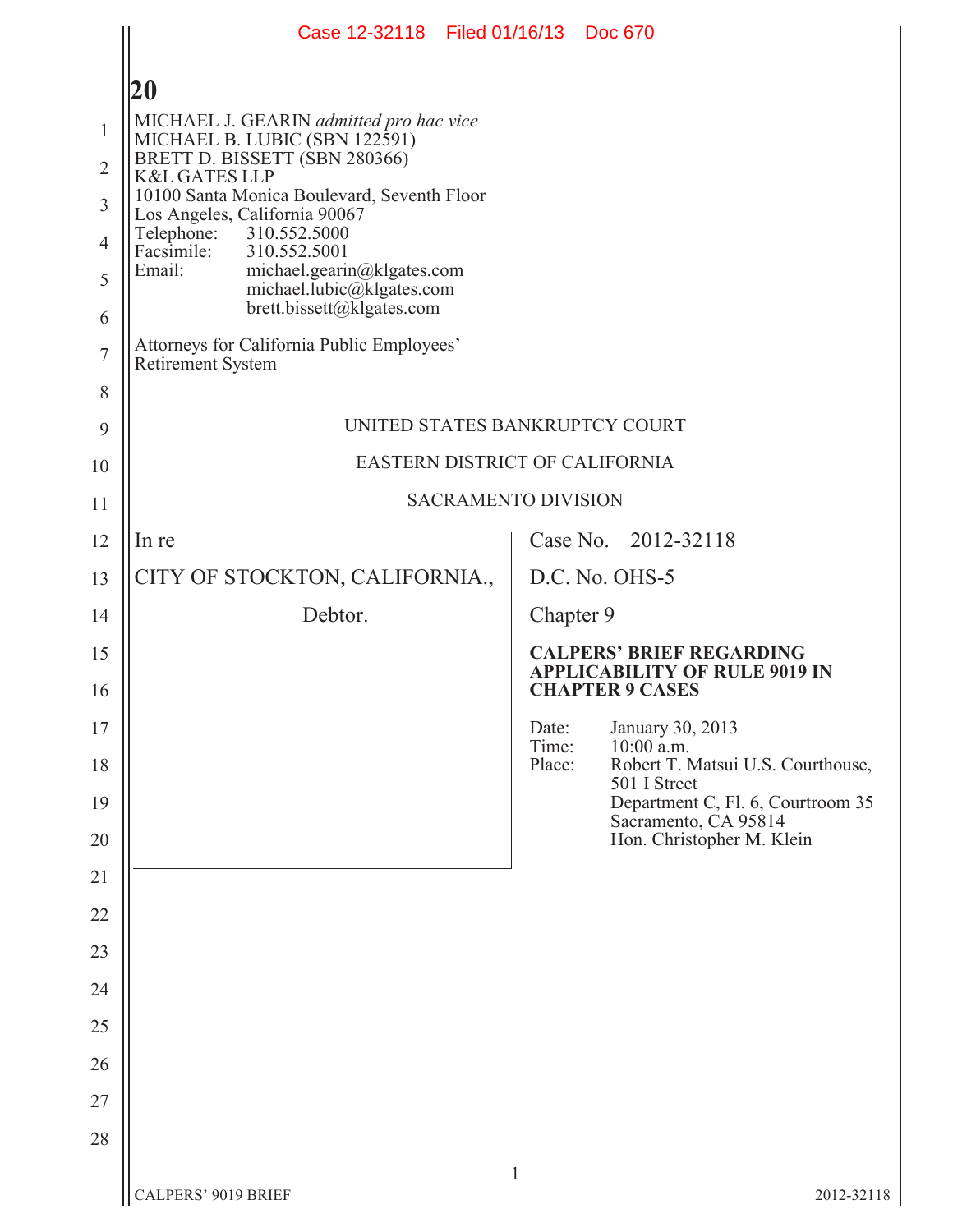The California Public Employees' Retirement System ("CalPERS") files this brief in support of the motion of the City of Stockton ("Stockton" or the "City") for an order ruling that approval of a settlement agreement is not required under Rule 9019 of the Federal Rules of Bankruptcy Procedure or, alternatively, approving a settlement agreement pursuant to Rule 9019. This Court should (1) determine that Rule 9019 does not create a substantive requirement that the City must follow or, in the alternative, (2) pursuant to the request of the City, determine that the proposed settlement is reasonable based upon the principles of Rule 9019 without specifically deciding whether Rule 9019 acts as a restriction upon a chapter 9 debtor.

9

10

11

12

13

1

2

3

4

5

6

7

8

## **I. OVERVIEW AND INTRODUCTION**

Rule 9019 is not a substantive right. It is a procedural rule. The Rule is expressed in the permissive: "the Court may approve a compromise or settlement." Therefore, the Rule does not require a debtor to seek court approval of a compromise while it remains under the jurisdiction of the Bankruptcy Court.

14 15 16 17 18 19 20 21 22 23 24 25 26 27 Parties to settlements in bankruptcy cases other than municipal cases are compelled to seek approval of their settlements as a consequence of the limiting effect on the debtor's ability to enter into agreements outside the ordinary course under section 363(b) of the Bankruptcy Code. Section 363, however, is not applicable in chapter 9 and therefore a chapter 9 debtor need not seek court approval to enter into an agreement out of ordinary course. Section 363 is not applicable in chapter 9 for good reasons. Principles of federalism and section 904 of the Code vest control over the City's property, revenues and governmental affairs in the municipal debtor regardless of the filing of the bankruptcy case. The Bankruptcy Court is expressly precluded from interfering with the governmental authority, property or revenues of a municipal debtor by section 904 and that section's constitutional underpinnings. A chapter 9 debtor is free to pay creditors, even prepetition creditors, and is free to modify its contracts without court approval. There are limitations on a municipal debtor's ability to compromise and pay claims, but those limitations lie principally in state law and the continued control the State maintains over its municipal creature in bankruptcy, as reflected in section 903 of the Code. Moreover, in addition to the valuable check section 903 provides, the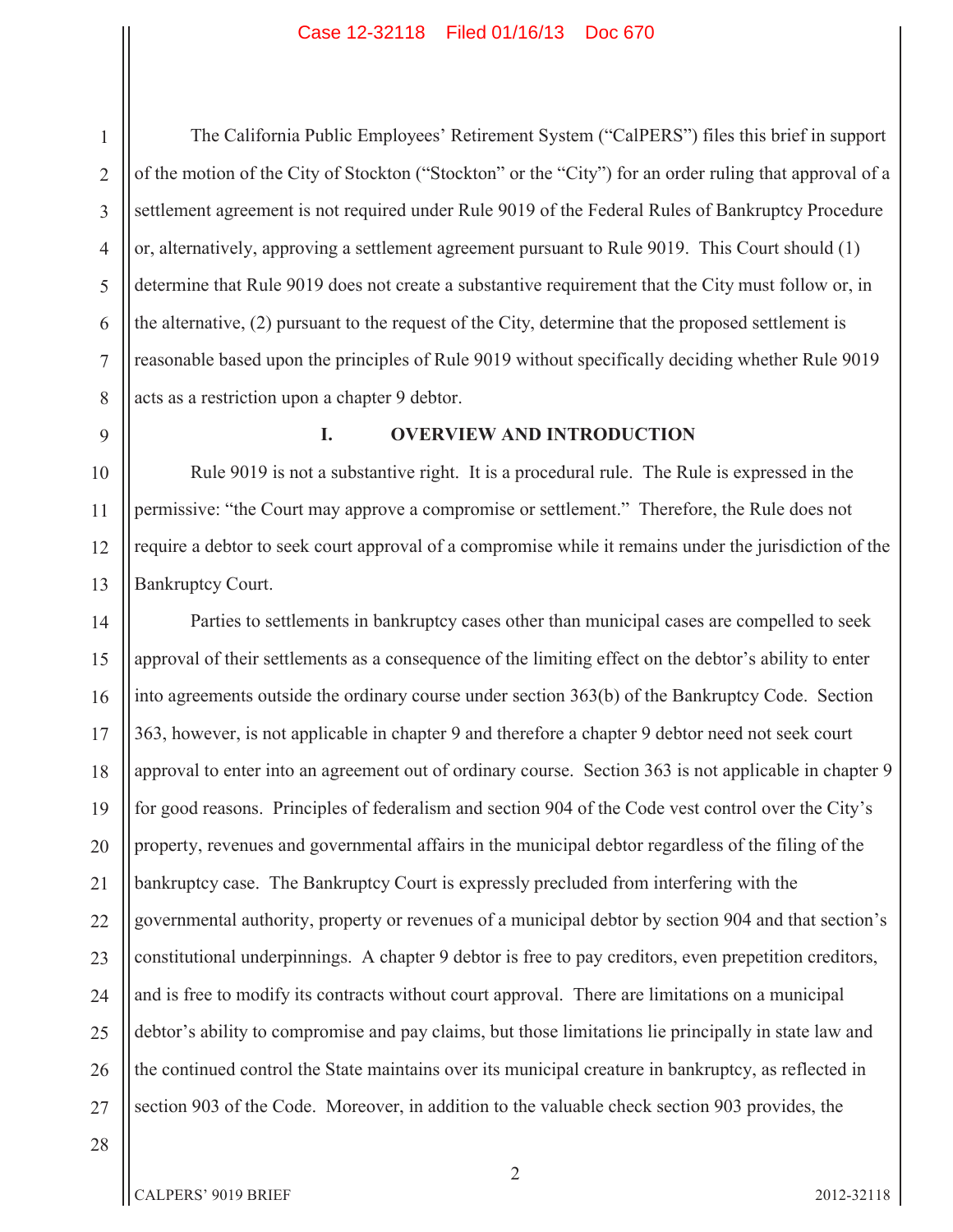1 2 3 4 5 Bankruptcy Court's control over the confirmation of a plan of adjustment and the ability to dismiss the bankruptcy case, as well as certain avoidance powers, provide the balances necessary to prevent abuse of the bankruptcy process by a municipal debtor. The Court should not create a substantive right from Rule 9019 because to do so would impair the delicate balance of constitutional authority that is the foundation of all municipal bankruptcy cases.

10 Stockton's motion and the opposing briefs of the Capital Markets Creditors raise issues regarding the scope of section 904 of the Bankruptcy Code and its constitutional underpinnings. Although CalPERS addresses those issues in this brief, deciding them is unnecessary to the resolution of this motion. Because section 904 is based on constitutional concerns, the Court should follow the doctrine of constitutional avoidance and issue a narrow ruling.

## **II. LEGAL ARGUMENT**

## **A. Rule 9019 Does Not Create a Substantive Requirement.**

Rule 9019 provides, in pertinent part, that, "[o]n motion by the trustee and after notice and a hearing, the court may approve a compromise or settlement." In a chapter 9 case, the term "trustee" means the debtor. 11 U.S.C. § 902(5). As the City has correctly explained, Rule 9019 is merely a rule of procedure and does not create any substantive rights absent a specific provision in the Code. *See* 28 U.S.C. § 2075. As the Third Circuit explained: "Section 363 of the Code is the substantive provision requiring a hearing and court approval; Bankruptcy Rule 9019 sets forth the procedure for approving an agreement to settle or compromise a controversy." *In re Martin*, 91 F.3d 389, 394 n.2 (3d Cir. 1996). Section 363 of the Code, however, has not been incorporated into chapter 9. *See* 11 U.S.C. § 901. Indeed, as explained more fully below, Congress's decision not to incorporate section 363 makes sense given the constitutional concerns reflected in sections 903 and 904 of the Code, which would arise if a bankruptcy court attempted to control how a city allocates its resources during a bankruptcy.

25 26 27 Despite the lack of substantive basis of the Rule, the Capital Markets Creditors argue that Rule 9019 requires a municipal debtor to seek court approval of a settlement given the central role such settlements play in the claims resolution process. *See generally* Limited Objection of the

28

6

7

8

9

11

12

13

14

15

16

17

18

19

20

21

22

23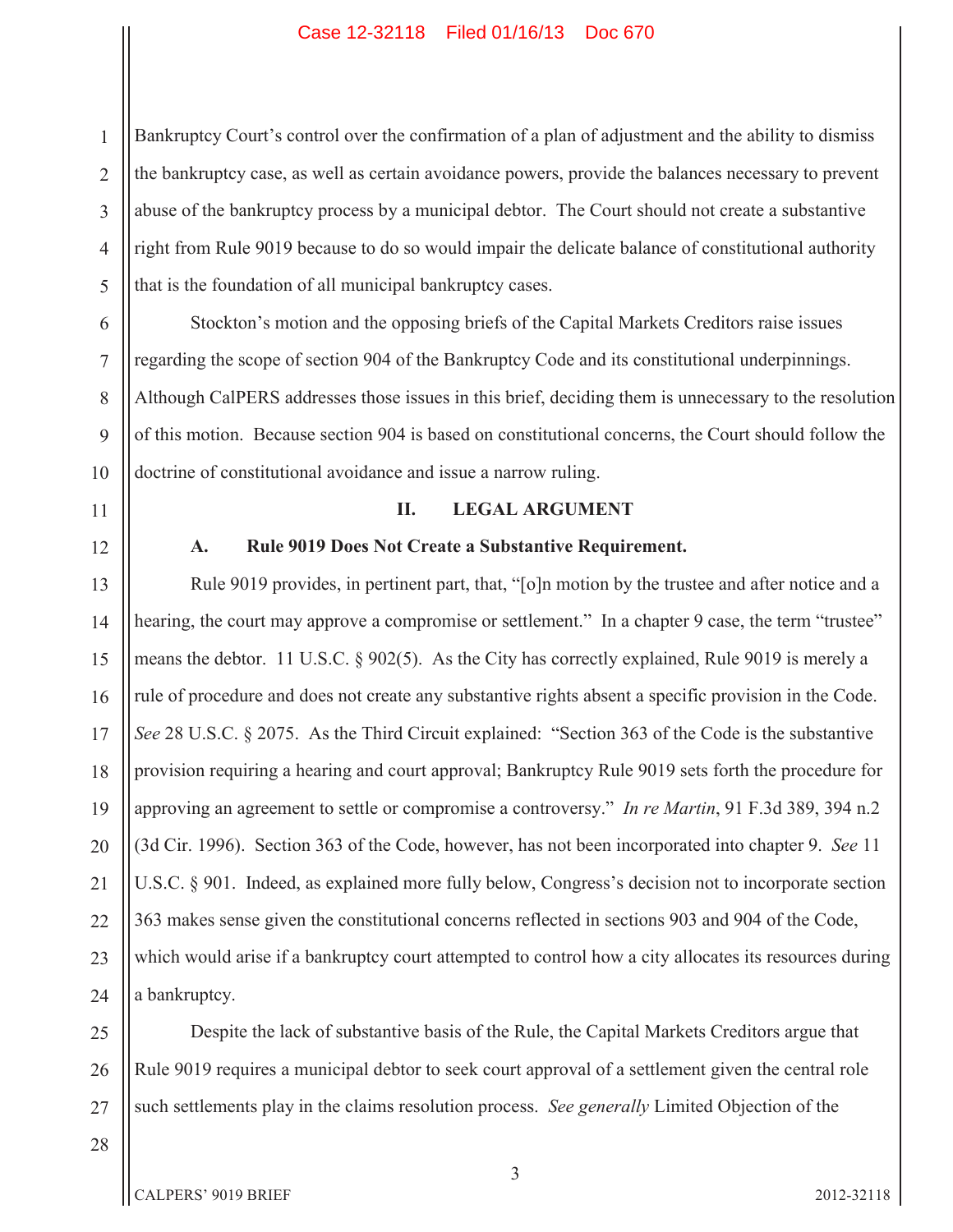1 2 3 4 5 6 7 8 9 10 Capital Markets Creditors [Dkt. No. 605] & Supplemental Brief of the Capital Markets Creditors [Dkt. No. 656]. These arguments are based on policy considerations, rather than on the language of the Rule. The plain language of Rule 9019 reads as an authorization for the court, rather than as a requirement imposed on the debtor. When possible, a court must follow the plain language of rules and statutes. *See, e.g.*, *United States v. Ron Pair Enters., Inc.*, 489 U.S. 235, 241 (1989) (noting that where a "statute's language is plain 'the sole function of the courts is to enforce it according to its terms.'") (quoting *Caminetti v. United States,* 242 U.S. 470, 485 (1917)). Policy arguments cannot substitute for a substantive requirement. Congress has expressly chosen not to impose a substantive limitation on a municipal debtor's operations and, as explained below, this is all the more important given sections 903 and 904 and their constitutional underpinnings.

11 12 13 14 15 16 17 18 19 20 21 22 23 24 25 26 In order to get around the plain language of Rule 9019, the Capital Markets Creditors alternatively argue that Rule 9019 "has a myriad of statutory bases." Supplemental Brief of Capital Markets Creditors [Dkt. No. 656] at 5, n.3; *but see In re Martin*, 91 F.3d at 394 n.2. The Capital Markets Creditors, however, cite only three such statutory bases: Sections 502, 943 and 1129 of the Code. *Id*. These Code sections, however, do not support the arguments of the Capital Markets Creditors. Section 502 speaks to proofs of claim and their allowance; it says nothing about requiring a chapter 9 debtor to obtain court approval of settlements, as would be the case if the various notice and hearing requirements of section 363 applied. The City has already explained why section 502 does not apply given the facts underlying this motion. *See* City of Stockton's Reply [Dkt. No. 613] at 4-6. Section 943 governs confirmation of a plan and says nothing about the management of the debtor's property during the pendency of the case or the settlement of claims. Similarly, section 1129 applies in part to chapter 9 cases, but only supplements the requirements for confirmation of a plan contained in section 943. At bottom, all of the Capital Markets Creditors' arguments rest on policy considerations that may have particular force in cases under other chapters of the Code, but are simply not applicable in a chapter 9 case given the delicate Federal/State balance Congress struck in passing the municipal bankruptcy laws.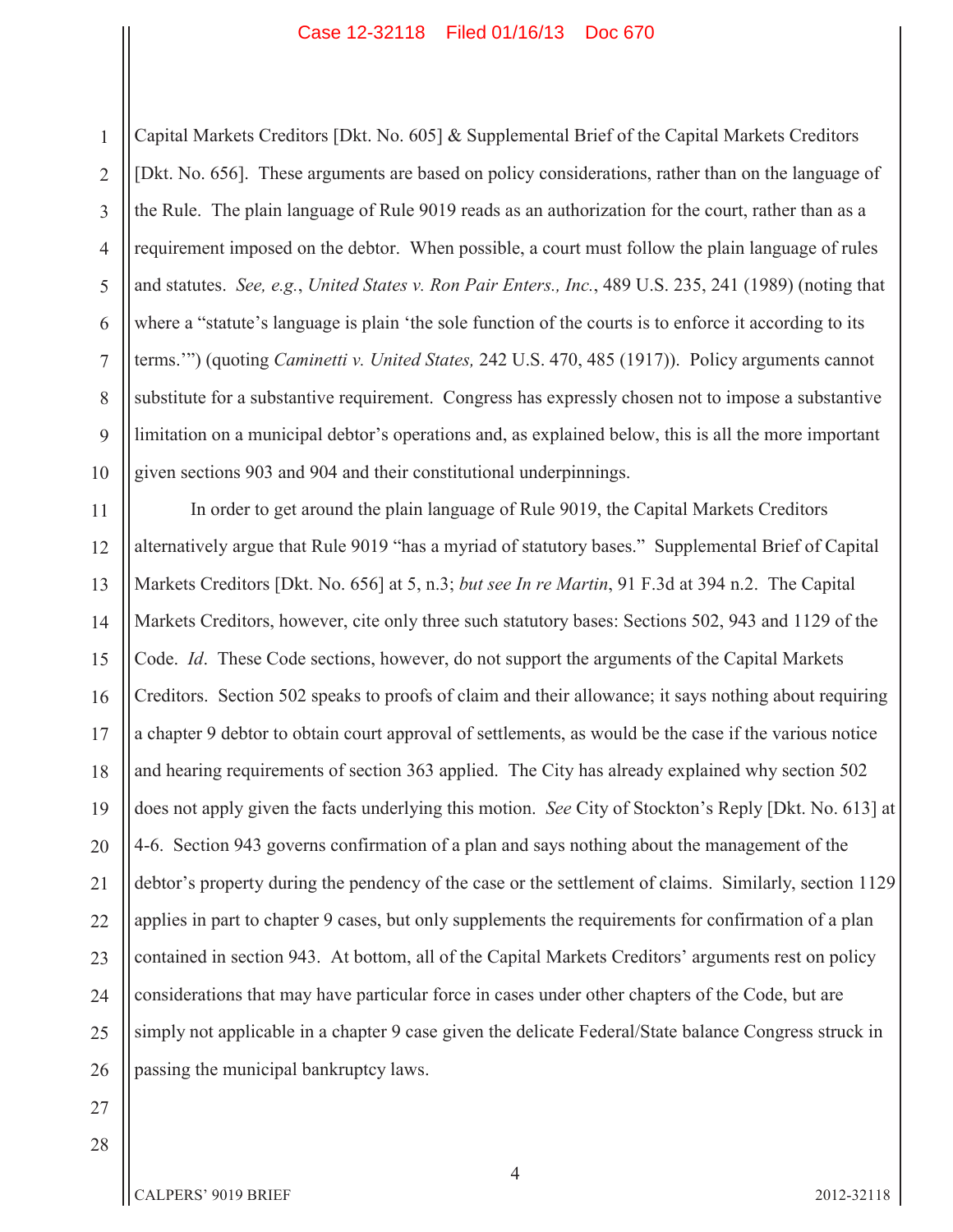Although not expressly stated, the Capital Markets Creditors intimate that Rule 9019, coupled with the various penumbras of the Code, effectively trump section 904, which prohibits a court (absent consent) from interfering with "any of the property or revenues of the debtor." 11 U.S.C. § 904. This cannot be so. In rejecting a similar argument regarding Bankruptcy Rule 9024, the Third Circuit stated:

[The creditor] wisely does not attempt to argue that Rule 9024 simply trumps Section 1330(a), for when Congress accorded the Supreme Court authority to promulgate the Bankruptcy Rules, it stated "such rules shall not abridge, enlarge, or modify any substantive right" (28 U.S.C. § 2075). Thus, as a general matter, the Code defines the creation, alteration or elimination of substantive rights but the Bankruptcy Rules define the process by which these privileges may be effected. So Rule 9024 cannot validly provide [the creditor] with a substantive remedy that would be foreclosed by Section 1330 $\overline{a}$ ).

11 12 13 14 15 16 17 18 19 *In re Fesq*, 153 F.3d 113, 116 (3d Cir. 1998) (quotation and citation omitted); *accord In re Young*, 237 B.R. 791, 802 (10th Cir. BAP 1999) ("The Bankruptcy Code defines substantive rights, while the Bankruptcy Rules delineate the process for protecting those rights."). Indeed, as the Ninth Circuit has expressly stated: "[A]ny conflict between the Bankruptcy Code and the Bankruptcy Rules must be settled in favor of the Code." *In re Pac. Atl. Trading Co.*, 33 F.3d 1064, 1066 (9th Cir. 1994); *see also In re Logan Props., Ltd.*, 327 B.R. 811, 815 (Bankr. S.D. Tex. 2005) ("Thus, the Rules cannot allow what the Code prohibits.") (citing cases). Thus, to the extent that this Court concludes that section 904 has any role to play in this motion—a decision, as explained in more detail below, this Court should avoid—section 904 must control.

20 21 22 23 24 25 26 27 Based on comments made during the first hearing on this matter, the Court appeared concerned that, if Rule 9019 did not apply, that there would be no check on Stockton's decisions to settle or pay prepetition claims. *See* Transcript of Hearing at 44. These concerns may be alleviated in several ways. First, as discussed during the hearing, the Court could address the propriety of Stockton's settlements on a motion to dismiss made by a party. *See* Hearing Transcript at 54. Second, the court could deny confirmation of the debtor's proposed plan of adjustment. *See, e.g.*, 11 U.S.C. § 1129(a)(3). In other words, if the City settles or pays claims without first obtaining Court approval, it will be required to answer for such settlements at the time of plan confirmation, and the

28

1

2

3

4

5

6

7

8

9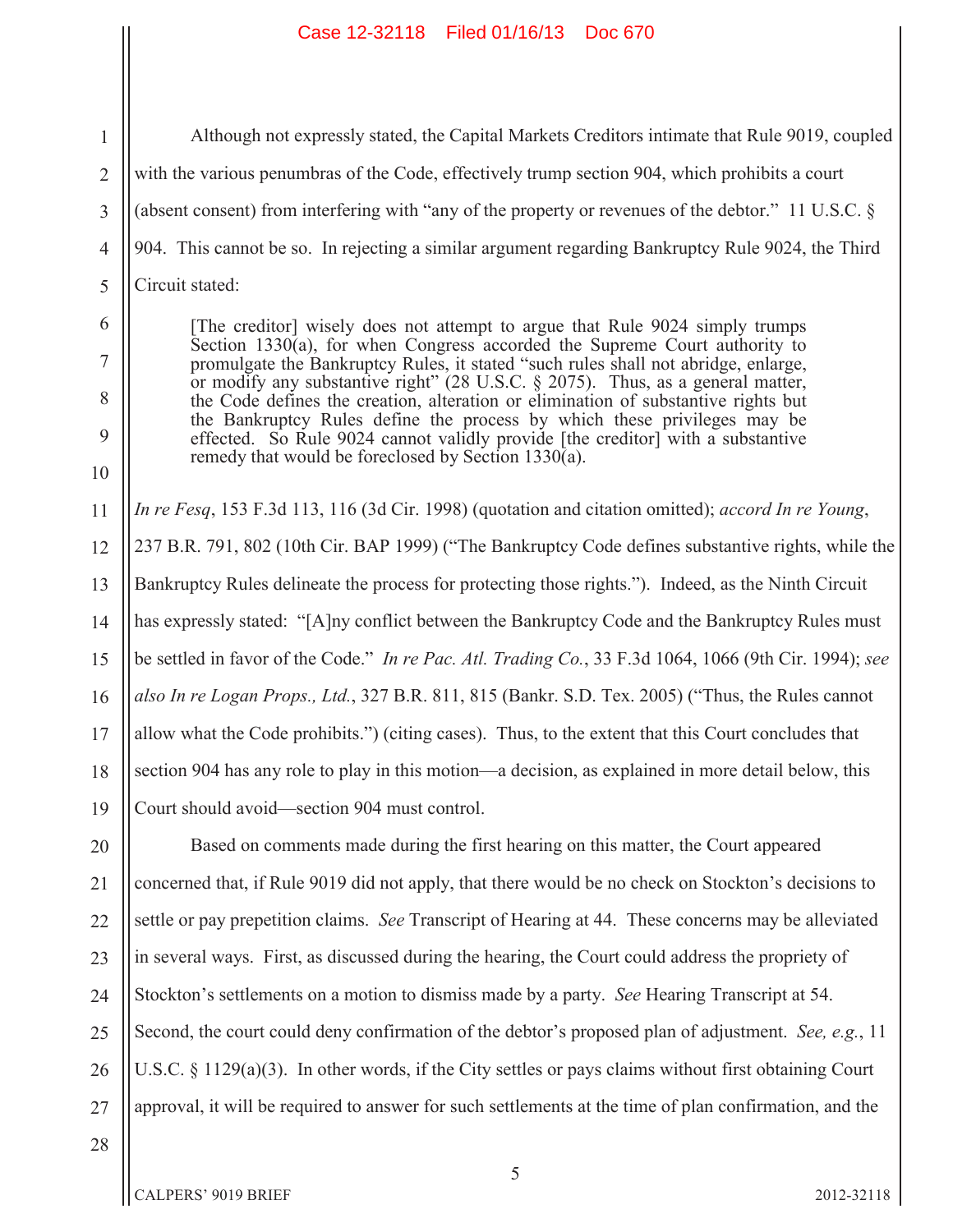Capital Markets Creditors will be free to raise the propriety of those settlements at that time. Accordingly, a municipal debtor that settles matters without court approval does so at its own peril.

4 5 6 7 8 9 10 11 12 13 14 15 16 17 18 19 20 21 Third, it is a well-established tenet of municipal law that there are legal limitations on Stockton's ability to enter into improper settlements. "An act of a city in excess of its power is, as a general rule, void." 45 Cal. Jur. 3d Municipalities § 211. "To be valid and enforceable, . . . the contract must be within the scope of the municipal powers, *i.e.*, it must not be ultra vires, it must be made by officers or bodies duly empowered and authorized to act, and it must be made, in substance at least, as prescribed by the laws applicable." 10A McQuillin Mun. Corp. § 29:91 (3d ed.). California courts have not hesitated to invalidate settlement agreements and other contracts executed by city officials as in excess of the limitations of their statutory powers. *See, e.g.*, *Summit Media LLC v. City of Los Angeles*, 211 Cal. App. 4th 921 (2012) (ruling that a City's settlement agreement with billboard companies exempting the companies from ordinances and regulations that apply to everyone else was *ultra vires* and void); *Midway Orchards v. Cnty. of Butte*, 220 Cal. App. 3d 765, 783 (1990) ("A contract entered into by a local government without legal authority is 'wholly void,' ultra vires, and unenforceable."); *G.L. Mezzetta, Inc. v. City of Am. Canyon*, 78 Cal. App. 4th 1087, 1093-94 (2000) (finding a City's alleged contract void and unenforceable when the "statutes in question specifically set forth the ways in which the City may enter into contracts," which were not followed); *San Diego City Firefighters, Local 145 AFL-CIO v. Bd. of Admin. of San Diego City Employees' Ret. Sys.*, 206 Cal. App. 4th 594, 608-09 (2012) (finding that a pension benefit adopted by city resolution was void because it conflicted with the city charter, which required adoption by ordinance).

22 23 24 25 26 27 Here, the Stockton City Charter contains multiple limitations on expenditures of municipal funds. *See, e.g.*, Art. XII, §1201 City Manager (limiting expenditure authority to sums of \$20,000 or less); Art. XIX, § 1908 (mandating annual adoption of budget through public process and limiting expenditures to those for which funds are appropriated in budget; restricting transfer of funds without City Council approval; and requiring amendment of budget prior to expenditure of additional funds). Further, Article XV of the Charter creates the position of City Auditor and requires an annual

1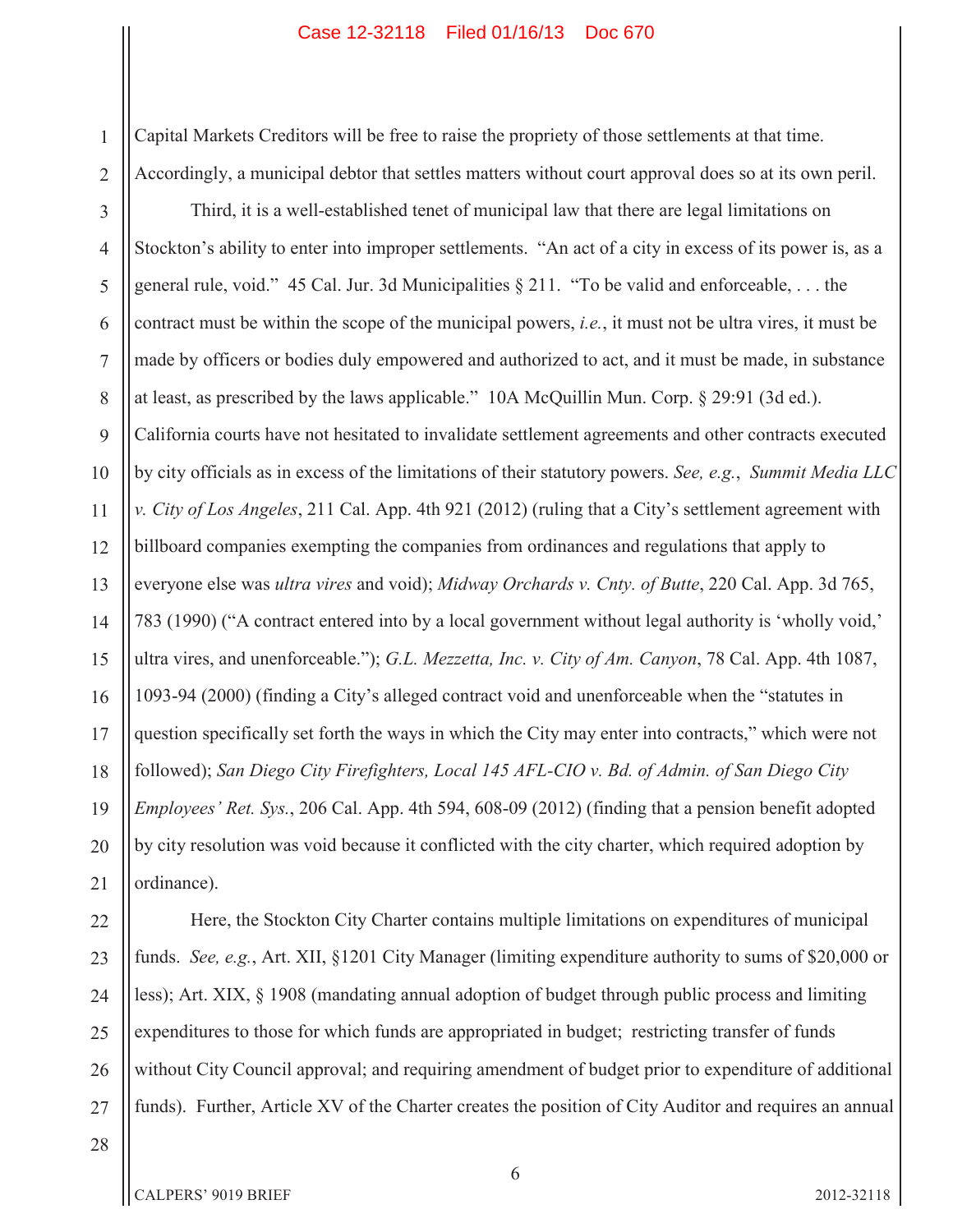1 2 3 4 5 6 7 8 9 10 11 12 13 14 15 16 17 audit of all fiscal transactions and accounts of the City, as well as annual performance audits, culminating in a public report of all findings. An especially relevant example of City Code limitations on the City's settlement authority is the specific requirement for the City Council's approval of the terms of negotiated employment wage and conditions agreements (*e.g.* collective bargaining agreements) when the dollar value of the contract exceeds the authority of the City Manager set forth in the Charter (\$20,000, *supra*). *See* Stockton City Code § 2.74.040. Within the same Employer-Employee Relations chapter of the City Code, the City's Employee Relations Officer (the Human Resources Director) is further limited in his/her authority to settle contracts with employee units to 90% of the City Manager's expenditure authority under the City Charter. *See* Stockton City Code § 2.74.050. Thus, local law provides significant limitations on the City's authority to settle prepetition claims. In fact, prior public notice of meetings and transparency around the City's Council's actions in settling such claims is ensured by the State's open public meeting requirements imposed upon all cities by the Brown Act, codified in §§ 54950-54963 of the California Government Code. Under the Brown Act: "All meetings of the legislative body of a local agency shall be open and public, and all persons shall be permitted to attend any meeting of the legislative body of a local agency…" Cal. Gov. Code § 54953 (a); *Boyle v. City of Redondo Beach,* 70 Cal. App. 4th 1109, 1116 (1999).

18 19 20 21 22 23 24 25 26 27 State law provides further protections against the misuse of public funds through improper settlements by authorizing any taxpayer to seek injunctive relief under the California Code of Civil Procedure § 526(a) when public funds have been improperly spent. (Authorizing "[a]n action to obtain a judgment, restraining and preventing any illegal expenditure of, waste of, or injury to, the estate, funds, or other property of a county, town, city or city and county of the state, may be maintained against any officer thereof, or any agent, or other person, acting in its behalf, either by a citizen resident therein, or by a corporation, who is assessed for and is liable to pay, or, within one year before the commencement of the action, has paid, a tax therein. …"). The right of the State to seek appointment of a receiver is also available, either by a plaintiff in a pending court action or through independent action of the State Attorney General. *See* Cal. Civ. Pro. § 564(b)(1); Cal. Gov.

28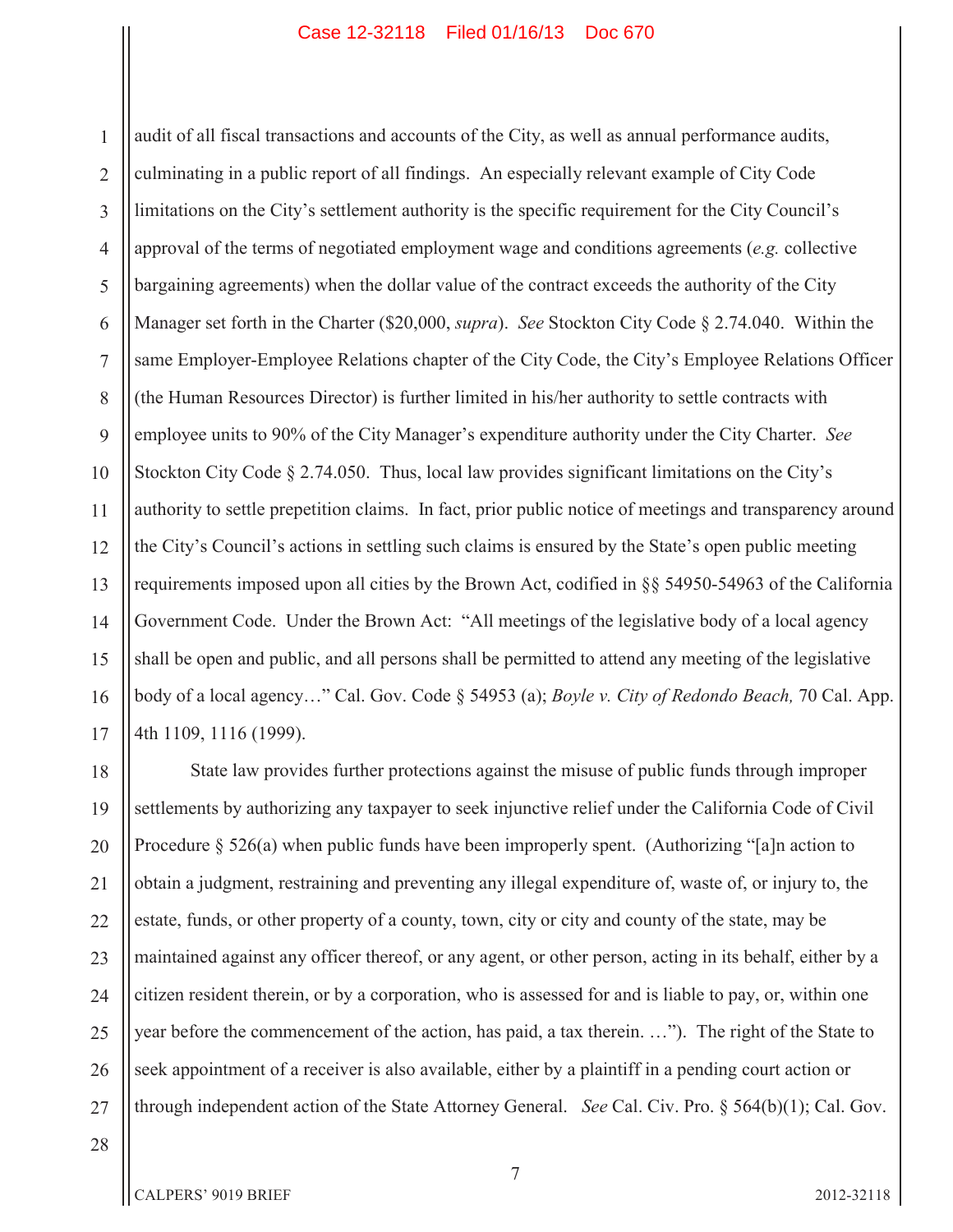1 2 3 4 5 Code § 12527. In addition, as explained below, state law continues to be a constraint on a municipal debtor's ability during the pendency of a chapter 9 case by virtue of section 903 of the Code, which expressly states that States retain "control" over their municipal creatures during a chapter 9 proceeding. *See* 11 U.S.C. § 903. State law, therefore, provides a measure of direction in a chapter 9 case that compensates for the check on the court's power imposed by section 904.

Stockton's motion should be granted because Rule 9109 does not create a substantive requirement. Alternatively, the Court could determine—without deciding whether the City is required to seek approval—that the proposed settlement is reasonable and meets the approval of the Court under the standards articulated in *Protective Committee for Independent Stockholders of TMT Trailer Ferry, Inc. v. Anderson*, 390 U.S. 414 (1968), and *In re A&C Properties*, 784 F.2d 1377 (9th Cir. 1986), a point which the Capital Markets Creditors do not dispute.

12 13 14 15 16 17 18 19 20 21 22 23 24 25 26 27 By ruling either of these ways, the Court would (and should) avoid deciding the thornier question of whether requiring compliance with Rule 9019, construed as a substantive requirement, violates either section 904 or implicates the Tenth Amendment. Such a ruling would be consistent with the longstanding principle that courts should avoid reaching or raising issues with constitutional dimensions when the motion at hand can be decided on narrower grounds. *See, e.g.*, *Escambia Cnty., Fla. v. McMillan*, 466 U.S. 48, 51 (1984) (per curiam) ("It is a well established principle governing the prudent exercise of this Court's jurisdiction that normally the Court will not decide a constitutional question if there is some other ground upon which to dispose of the case.") (citing *Ashwander v. Tenn. Valley Auth.*, 297 U.S. 288, 347 (1936) (Brandeis, J., concurring)); *see also Clark v. Martinez*, 543 U.S. 371, 380-81 (2005) (explaining doctrine of constitutional avoidance in interpreting statutes and noting that construction that avoids constitutional issues should prevail over one that raise constitutional issues). Put simply, ease of administration of future settlements of prepetition claims by the City is not a strong enough reason in and of itself for this Court to reach out and decide certain issues—namely the full scope and impact of section 904—that have at their core constitutional underpinnings. Consequently, this Court should follow the doctrine of constitutional avoidance and rule in the City's favor on one of the alternative grounds discussed above.

28

6

7

8

9

10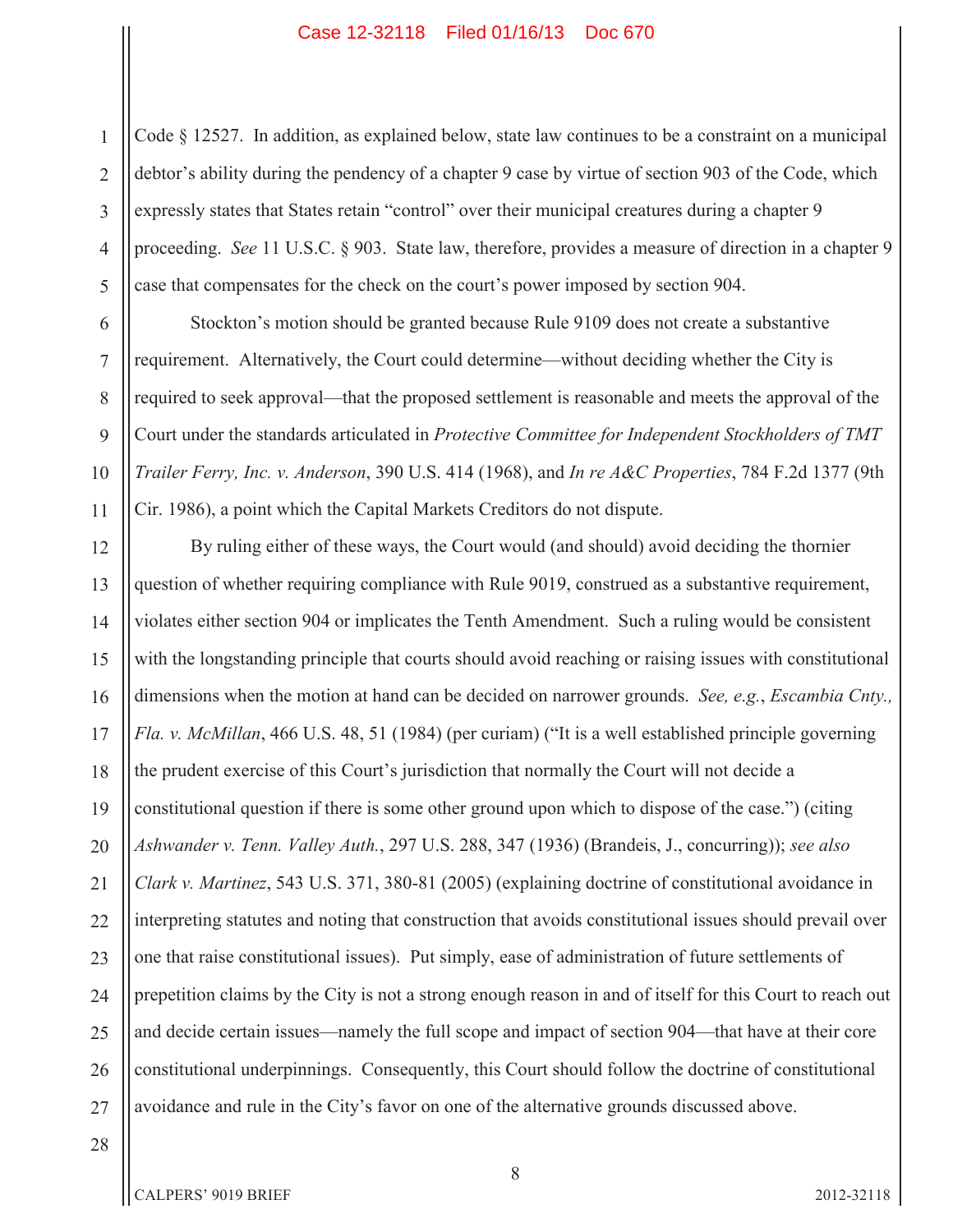**B. Other Issues Raised By the Parties and the Court.** 

The briefs and argument on the City's Motion raise collateral issues that need not be decided by the Court on the instant motion, but that may be important at some point during the pendency of this case. While CalPERS does not request a ruling on any of these issues, it offers the analyses below to apprise the Court of its position pursuant to the invitation of the Court.

First, there appears to be confusion in prior argument before the Court between the concept of "sovereignty," which reflects the dual nature of our Nation's constitutional structure, and the concept of "sovereign immunity," which relates to whether a State or its arms/agents can be sued in Federal Court. As explained below, although related, the two concepts are distinct and arise from different constitutional provisions.

Second, the primary collateral argument advanced by the City is that section 904 precludes the Court from requiring the approval of settlements because to do so would interfere with the City's ability to control its fiscal affairs. CalPERS agrees with the City that section 904 prevents the Court from telling the City how to spend its money during this bankruptcy case. As explained below, however, section 904 cannot be viewed in isolation and must be read in conjunction with section 903. These sections reflect Congress's concern with protecting State sovereignty and the control of the State over its municipal creatures. The two provisions work in tandem to protect State sovereignty.

1

2

3

4

5

6

7

8

9

10

11

12

13

14

15

**1. Stockton is a Municipality and Therefore Does Not Enjoy Sovereign Immunity.** 

During the initial hearing on this matter, the Court questioned the parties as to whether section 106(a)(1) of the Code and its purported abrogation of sovereign immunity should play any role in the Court's analysis on the meaning and scope of section 904. *See* Transcript Hearing at 70. Seizing on this question, the Capital Markets Creditors claim section 106's purported abrogation of sovereign immunity somehow supports their limited interpretation of section 904. *See* Supplemental Brief of Capital Markets Creditors [Dkt. No. 656] at ¶ 19 (quoting *In re City of Stockton, Cal.*, 478 B.R. 8, 22 (Bankr. E.D. Cal. 2012)). The Capital Markets Creditors' reliance on section 106 is misplaced and stems from an apparent confusion between the consequences that flow (in part) from the Tenth and the Eleventh Amendments to the United States Constitution. The two Amendments are different, and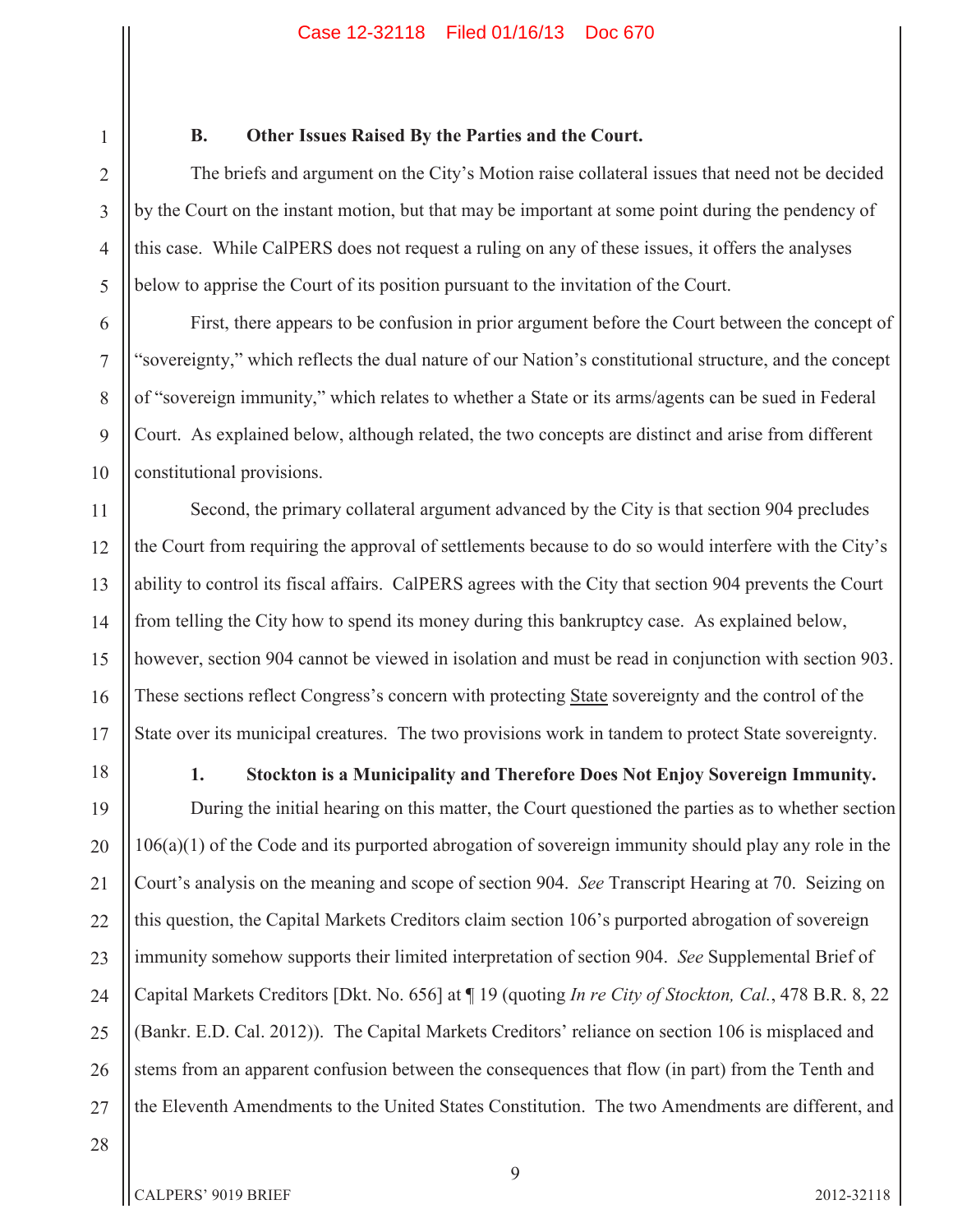1 2 3 4 5 6 the interests they protect distinct. As explained below, section 106 has no role to play in the Court's analysis because municipalities such as Stockton do not enjoy sovereign immunity.<sup>1</sup> Simply put, "sovereignty" and "sovereign immunity" are different concepts. The former recognizes the dual nature of sovereigns inherent in our Nation's design and the need to keep the Federal Government separate from the States, while the latter addresses when States (or their arms/agents) can be sued or required to respond to compelled process.

7 8 9 10 11 12 13 14 15 16 The Tenth Amendment embodies our Nation's commitment to dual sovereignty and federalism and protects both the States (and their creatures such as Stockton) and their citizens from undo interference by the Federal Government. *See, e.g.*, *Bond v. United States*, 131 S. Ct. 2355, 2364-65 (2011). Municipalities, like the City of Stockton, enjoy Tenth Amendment protection as a result of their relationship to the States in which they are located. Municipalities are not independent sovereigns. *Ysursa v. Pocatello Educ. Ass'n*, 555 U.S. 353, 362 (2009) ("Political subdivisions of States—counties, cities, or whatever—never were and never have been considered as sovereign entities.")(citation and quotation omitted). This reality, as explained in further detail below, is reflected in sections 903 and 904 of the Code. The latter prevents the court from interfering with a municipal debtor's functions during a chapter 9 case, because doing so protects both the States and

<sup>19</sup> 20 21 22 23 24 25 26 27 1 Likewise, in its decision on the Retirees' Motion, this Court referred to Stockton as an "arm of the state cloaked in the state's sovereignty." *In re City of Stockton,* 478 B.R. at 17. Respectfully, this statement was not accurate. Stockton is not "an arm of the state;" but rather a mere creature of the state and therefore subordinate to the State. *See, e.g.*, *Louisiana ex rel. Folsom v. Mayor and Administrators of New Orleans*, 109 U.S. 285, 287 (1883) ("Municipal corporations are instrumentalities of the State for the convenient administration of government within their limits."); *see also Ysursa v. Pocatello Educ. Ass'n*, 555 U.S. 353, 362 (2009) (same). Indeed, the term "arm of the state" is a term of art used in determining whether a governmental unit is entitled to sovereign immunity. *See, e.g.*, *Mt. Healthy City Sch. Dist. Bd. of Educ. v. Doyle*, 429 U.S. 274, 280 (1977). In order to make such a determination, courts in the Ninth Circuit employ a five-factor test to determine whether an entity is an "arm of the state." *See, e.g.*, *Beentjes v. Placer County Air Pollution Control Dist.*, 397 F.3d 775, 778 (9th Cir. 2005); *see also Barroga v. Bd. of Admin. of CalPERS*, No. 2:12-cv-01179, 2012 WL 5337326 at \*5 (E.D. Cal. Oct. 26, 2012) (finding that CalPERS is an "arm of the state" for sovereign immunity purposes) (citing cases holding the same); *cf. CalPERS v. Moody's Corp.*, No. C09-03628, 2009 WL 3809816 at \*6 (N.D. Cal. Nov. 10, 2009) (employing five-factor test to conclude CalPERS was "an arm of the state" for diversity jurisdiction purposes). As far a CalPERS is aware, Stockton has never claimed to be an "arm of the state" and instead has consistently maintained that it is a "municipality." *See, e.g.*, Statement of Qualifications Under Section 109(c) [Dkt. No. 5] at  $\P$  1.

<sup>28</sup>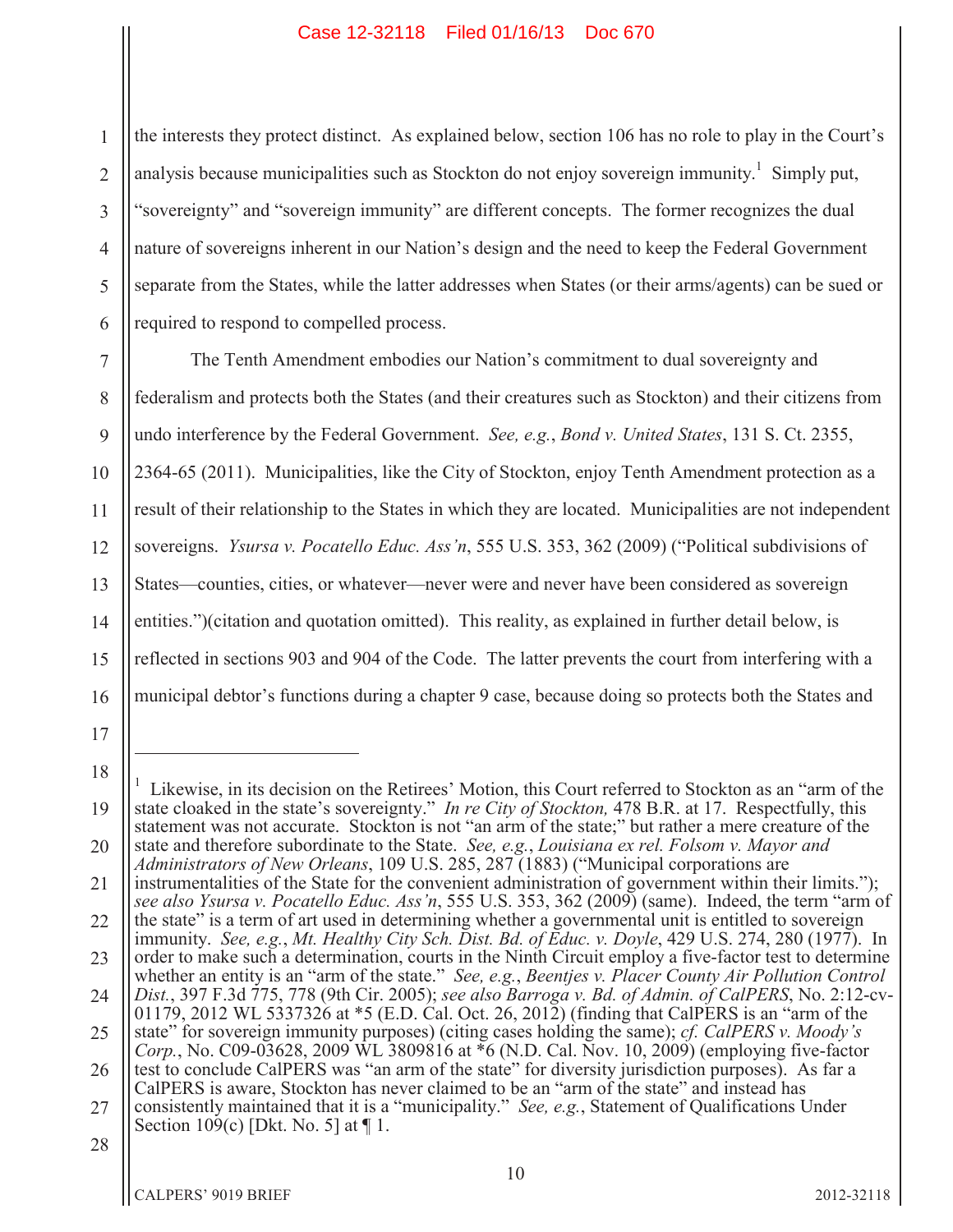1 2 their citizens from undue control by an instrumentality of the Federal Government, while the former maintains the State's control over a municipal debtor when that debtor is in bankruptcy.

3 4 5 6 7 8 9 10 11 12 13 14 15 16 17 18 Importantly, to the extent that the Capital Markets Creditors imply that by filing a chapter 9 petition Stockton (or, for that matter, the State) consented to the court's interference with the State's control over its municipal creature by effectively waiving its Tenth Amendment rights, *see* Supplemental Brief at  $\P$  19, this argument must be rejected.<sup>2</sup> The Supreme Court has made it abundantly clear that because federalism and our system of dual sovereignty are ultimately designed to protect individuals, States cannot "waive" any aspects of sovereignty. *See, e.g.*, *New York v. United States*, 505 U.S. 144, 182 ("Where Congress exceeds its authority relative to the States, the departure from the constitutional plan cannot be ratified by the 'consent' of state officials."); *cf. Bond*, 131 S. Ct. at 2364 ("The allocation of power in our federal system preserves the integrity, dignity, and residual sovereignty of the States. [. . .] Federalism also protects the liberty of all persons within a State by ensuring that laws enacted in excess of delegated governmental power cannot direct or control their actions."). Indeed consent, in and of it itself, is not the constitutional *sine qua non* of chapter 9 because if it were, then the Supreme Court never would have struck down the first municipal bankruptcy act in *Ashton* where the State of Texas authorized its political subdivision to seek bankruptcy protection. *Ashton v. Cameron Cnty. Water Improvement Dist.*, 298 U.S. 513, 527 (1936).

19 20 21 In contrast, the concept of "sovereign immunity," which arises in part from the Eleventh Amendment, is separate and apart from the Tenth Amendment, as it deals with a State's (or one of its arms or agencies) immunity from suit and process. As the Supreme Court has explained:

- 22
- 23

<sup>24</sup> 25 26 27 2 This argument is contrary to the arguments made by one of the Capital Markets Creditors— Assured Guaranty Municipal Corp.—in an appeal brief filed with the United States Court of Appeals for the Eleventh Circuit in the *Jefferson County* bankruptcy case. *See* Exhibit 3 at 11 ("this Court must reject the County's argument that Alabama's consent to bankruptcy court authority over its municipalities ratifies all actions that may infringe upon state sovereignty."). In addition, it is interesting to note that in the *Jefferson County* case, Assured was represented by Mr. Lawrence Larose, who (among others) currently represents National Public Finance Guarantee Corporation another one of the Capital Markets Creditors—in this case.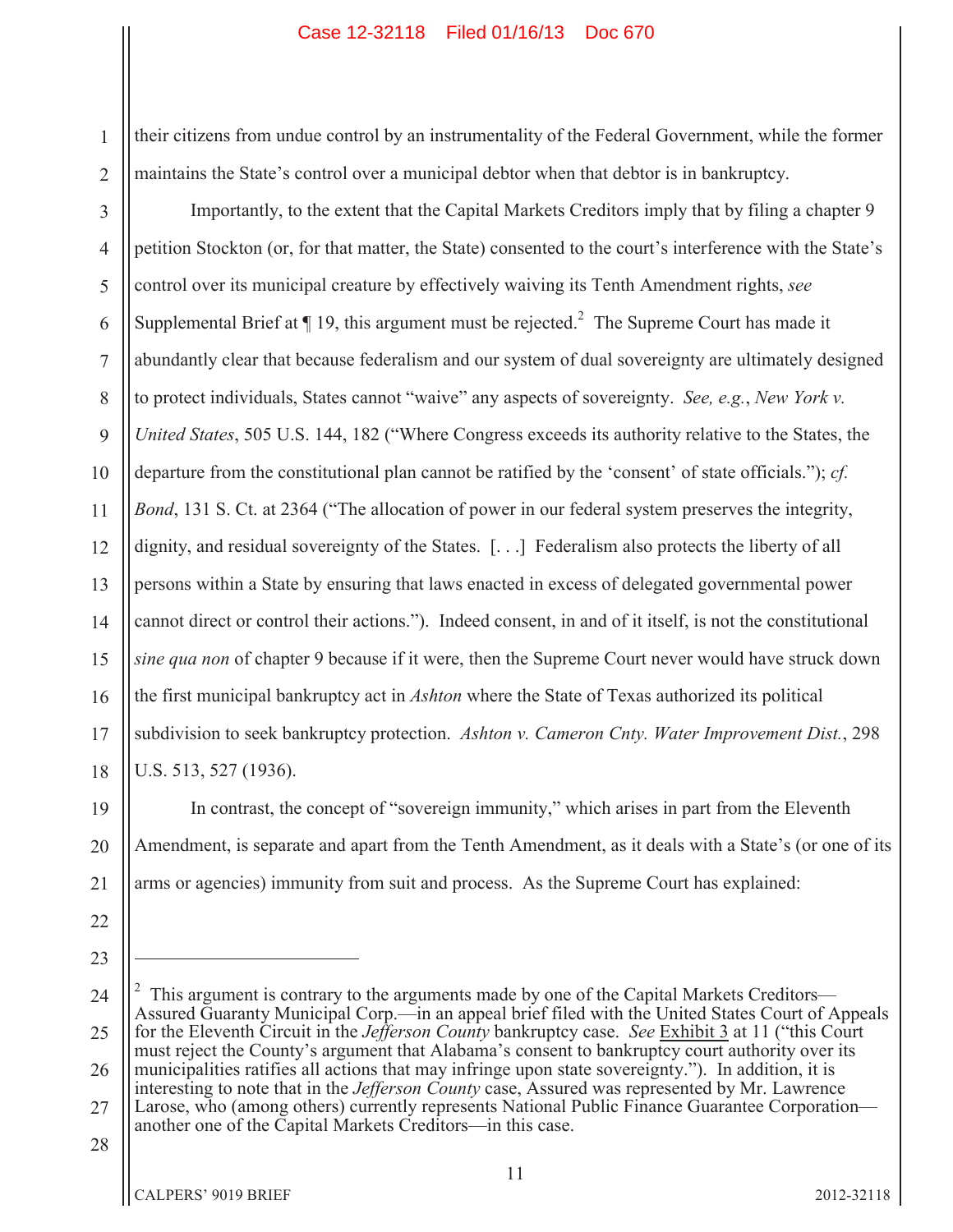The Eleventh Amendment makes explicit reference to the States' immunity from suits "commenced or prosecuted against one of the United States by Citizens of another State, or by Citizens or Subjects of any Foreign State." We have, as a result, sometimes referred to the States' immunity from suit as "Eleventh Amendment immunity." The phrase is convenient shorthand but something of a misnomer, for the *sovereign immunity of the States* neither derives from, nor is limited by, the terms of the Eleventh Amendment. Rather, as the Constitution's structure, its history, and the authoritative interpretation by this Court make clear, the *States' immunity from suit is a fundamental aspect of the sovereignty which the States enjoyed before the ratification of the Constitution*, and which they retain today (either literally or by virtue of their admission into the Union upon equal footing with the States) except as altered by the plan of the Convention or certain constitutional Amendments.

*Alden v. Maine*, 527 U.S. 706, 712-13 (1999) (citation omitted) (emphasis added). Thus, in contrast

to the Tenth Amendment, municipalities like Stockton do not enjoy "sovereign immunity." *Id.* at 756

9 ("The second important limit on the principle of sovereign immunity is that it bars suit against States

10 but not lesser entities. *The immunity does not extend to suits prosecuted against a municipal* 

11 *corporation or other governmental entity which is not an arm of the State.*") (emphasis added); *see* 

12 *also Jinks v. Richland County*, 538 U.S. 456, 466 (2003) ("[M]unicipalities, unlike States, do not

13 enjoy a constitutionally protected immunity from suit.") (citations omitted).

Perhaps the most important distinction between "sovereignty" and "sovereign immunity" is

15 that "sovereign immunity" can be waived or "abrogated," while "sovereignty" cannot be waived or

16 given away by consent. *Compare Alden,* 527 U.S. at 755 (noting that State may waive sovereign

17 immunity) *with New York*, 505 U.S. at 182 (noting Tenth Amendment sovereignty cannot be waived

18 or consented away). Because Stockton—as a municipality—does not enjoy "sovereign immunity,"

19 any discussion of whether section 106's purported abrogation of sovereign immunity applies is

20 wholly irrelevant to the meaning and import of sections 903 and 904.<sup>3</sup>

1

2

3

4

5

6

7

8

<sup>21</sup>

<sup>22</sup> 23 24 25 26 27 Although not relevant given the fact that the City of Stockton enjoys no sovereign immunity, the Ninth Circuit has held "that  $\S 106(a)$  was not a valid abrogation of the State's Eleventh Amendment immunity." *In re Death Row Records, Inc.*, No. 10-02574, 2012 WL 952292, at \*5 (9th Cir. BAP Mar. 21, 2012 (Cal.)) (citing *In re Mitchell*, 209 F.3d 1111 (9th Cir. 2000)). In *Central Virginia Community College v. Katz*, the Court granted *certiorari* to determine whether Section 106(a) was a valid abrogation of State sovereign immunity. 546 U.S. 356, 361 (2006). Ultimately, the Court did not address the issue directly and instead ruled, 5-4, that the determination of whether Section 106(a) properly abrogated sovereign immunity was not relevant because the States, at the time the Constitution was ratified, subordinated "whatever sovereign immunity they might otherwise have asserted in proceedings necessary to effectuate the *in rem* jurisdiction of the bankruptcy courts." *Id.* at 378. As a result: "After *Katz*, then, courts faced with state-sovereign-immunity questions in

<sup>28</sup> bankruptcy proceedings should limit their focus to the 'litigation waiver' theory and 'consent by ratification' theory." *In re Diaz*, 647 F.3d 1073, 1085 (11th Cir. 2011); *see also id.* at 1082-84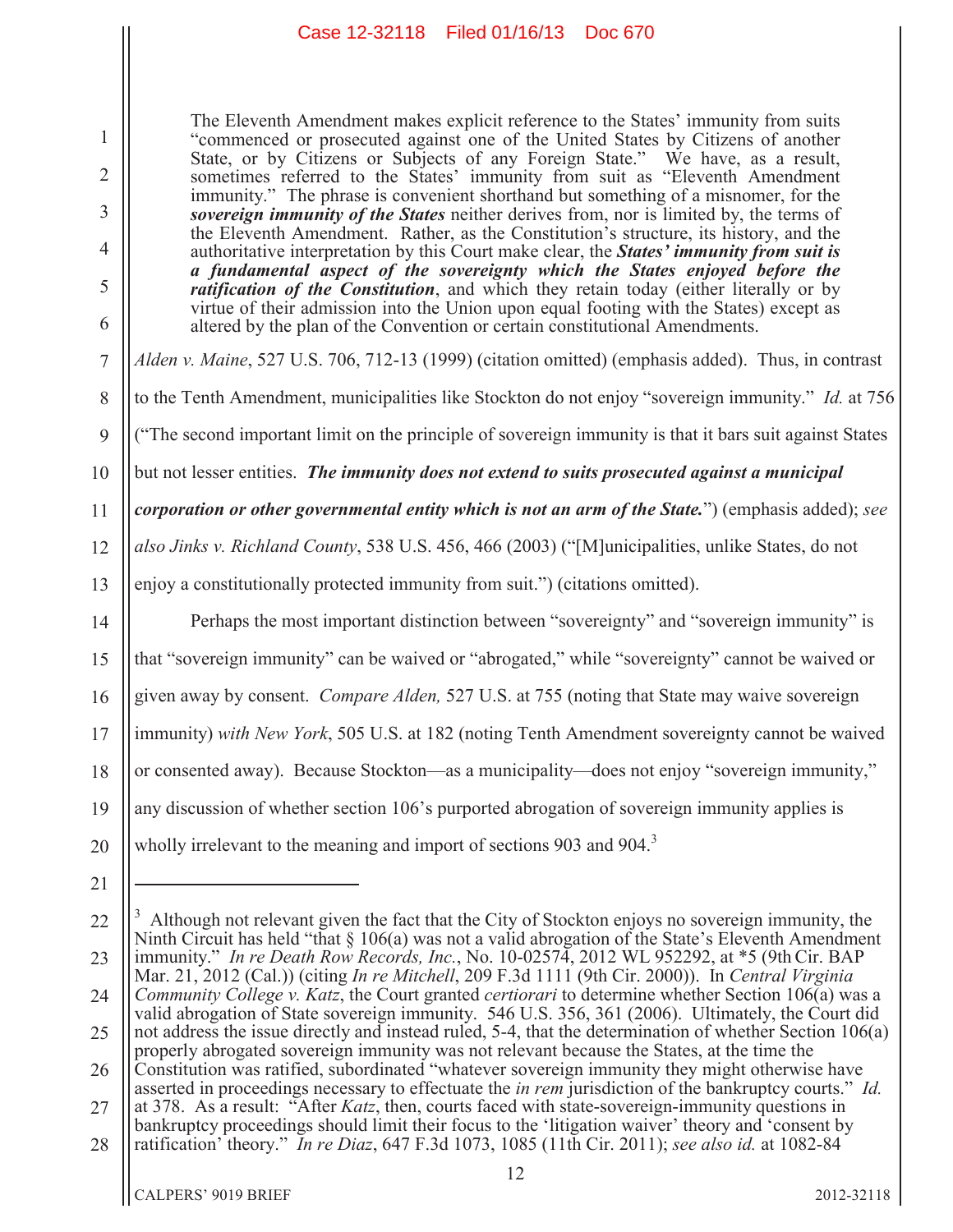| 1              | 2.<br>Overview of Chapter 9's Provisions Relating to State Sovereignty.                                                                                                                                                                                                                                                                                                                                                                                                                                                                                               |  |  |  |
|----------------|-----------------------------------------------------------------------------------------------------------------------------------------------------------------------------------------------------------------------------------------------------------------------------------------------------------------------------------------------------------------------------------------------------------------------------------------------------------------------------------------------------------------------------------------------------------------------|--|--|--|
| $\overline{2}$ | Congress's first attempt at crafting municipal bankruptcy legislation was declared                                                                                                                                                                                                                                                                                                                                                                                                                                                                                    |  |  |  |
| $\overline{3}$ | unconstitutional by the Supreme Court in Ashton v. Cameron County Water Improvement District,                                                                                                                                                                                                                                                                                                                                                                                                                                                                         |  |  |  |
| $\overline{4}$ | 298 U.S. 513 (1936). In so declaring, the Court recognized the dual nature of sovereignty that exists                                                                                                                                                                                                                                                                                                                                                                                                                                                                 |  |  |  |
| 5              | between the federal government and the several States:                                                                                                                                                                                                                                                                                                                                                                                                                                                                                                                |  |  |  |
| 6              | If obligations of <i>states or their political subdivisions</i> may be subjected to the                                                                                                                                                                                                                                                                                                                                                                                                                                                                               |  |  |  |
| 7              | interference here attempted, they are no longer free to manage their own affairs;<br>the will of Congress prevails over them[.] And really the sovereignty of the<br>state, so often declared necessary to the federal system, does not exist.                                                                                                                                                                                                                                                                                                                        |  |  |  |
| 8              | <i>Id.</i> at 531 (citations omitted) (emphasis added). The Court added:                                                                                                                                                                                                                                                                                                                                                                                                                                                                                              |  |  |  |
| 9              | Neither <i>consent nor submission by the states</i> can enlarge the powers of                                                                                                                                                                                                                                                                                                                                                                                                                                                                                         |  |  |  |
| 10             | Congress; none can exist except those granted to the United States.<br>The<br>sovereignty of the state essential to its proper functioning under the Federal                                                                                                                                                                                                                                                                                                                                                                                                          |  |  |  |
| 11             | Constitution cannot be surrendered; <i>it cannot be taken away by any form of</i><br><i>legislation.</i>                                                                                                                                                                                                                                                                                                                                                                                                                                                              |  |  |  |
| 12             |                                                                                                                                                                                                                                                                                                                                                                                                                                                                                                                                                                       |  |  |  |
| 13             | <i>Id.</i> (citations omitted) (emphasis added). Accordingly, the Court held "that the federal government,                                                                                                                                                                                                                                                                                                                                                                                                                                                            |  |  |  |
| 14             | acting under the bankruptcy clause" could not "impose its will and impair state powers" or "pass laws                                                                                                                                                                                                                                                                                                                                                                                                                                                                 |  |  |  |
| 15             | inconsistent with the idea of sovereignty." Id.                                                                                                                                                                                                                                                                                                                                                                                                                                                                                                                       |  |  |  |
| 16             | Congress responded to <i>Ashton</i> by amending bankruptcy law to require that a municipal                                                                                                                                                                                                                                                                                                                                                                                                                                                                            |  |  |  |
| 17             | petitioner must show that it is "authorized by law to take all actions necessary to be taken by it to                                                                                                                                                                                                                                                                                                                                                                                                                                                                 |  |  |  |
| 18             | carry out the plan" and that, if the court is not satisfied on that point as well as on others mentioned, it                                                                                                                                                                                                                                                                                                                                                                                                                                                          |  |  |  |
| 19             | must dismiss the proceeding. <i>United States v. Bekins</i> , 304 U.S. 27, 49 (1938) (citing chapter 10,                                                                                                                                                                                                                                                                                                                                                                                                                                                              |  |  |  |
| 20             | section $83(e)$ ). This provision, among others, was the precursor to the current chapter 9. In <i>Bekins</i> ,                                                                                                                                                                                                                                                                                                                                                                                                                                                       |  |  |  |
| 21             | the Court upheld the amended bankruptcy law for municipal petitioners, noting that "'[t]he phrase                                                                                                                                                                                                                                                                                                                                                                                                                                                                     |  |  |  |
| 22             | authorized by law' manifestly refers to the law of the state." <i>Id.</i> at 49. Thus, because "[t]he <b>State</b>                                                                                                                                                                                                                                                                                                                                                                                                                                                    |  |  |  |
| 23             | <i>retains control</i> of its fiscal affairs," even following the filing of a bankruptcy case, the Court                                                                                                                                                                                                                                                                                                                                                                                                                                                              |  |  |  |
| 24             |                                                                                                                                                                                                                                                                                                                                                                                                                                                                                                                                                                       |  |  |  |
| 25             | (explaining three ways that bankruptcy courts may exercise in personam jurisdiction over a State and                                                                                                                                                                                                                                                                                                                                                                                                                                                                  |  |  |  |
| 26             | get around issue of sovereign immunity.). Notably, <i>Katz</i> was not a chapter 9 case and, given that<br>there is no "estate" ( <i>i.e.</i> , <i>in rem</i> jurisdiction) in a chapter 9 proceeding, it is questionable whether<br><i>Katz's</i> conclusion regarding the waiver of sovereign immunity would even apply in this case, a point<br>implicitly acknowledged by the majority in <i>Katz</i> . <i>Katz</i> , 564 U.S. at 378 n.15 ("We do not mean to<br>suggest that every law labeled a 'bankruptcy' law could, consistent with the Bankruptcy Clause, |  |  |  |
| 27             |                                                                                                                                                                                                                                                                                                                                                                                                                                                                                                                                                                       |  |  |  |
| 28             | properly impinge upon state sovereign immunity."); see also id. at 388 n.4 (Thomas, J., dissenting).<br>13                                                                                                                                                                                                                                                                                                                                                                                                                                                            |  |  |  |
|                | CALPERS' 9019 BRIEF<br>2012-32118                                                                                                                                                                                                                                                                                                                                                                                                                                                                                                                                     |  |  |  |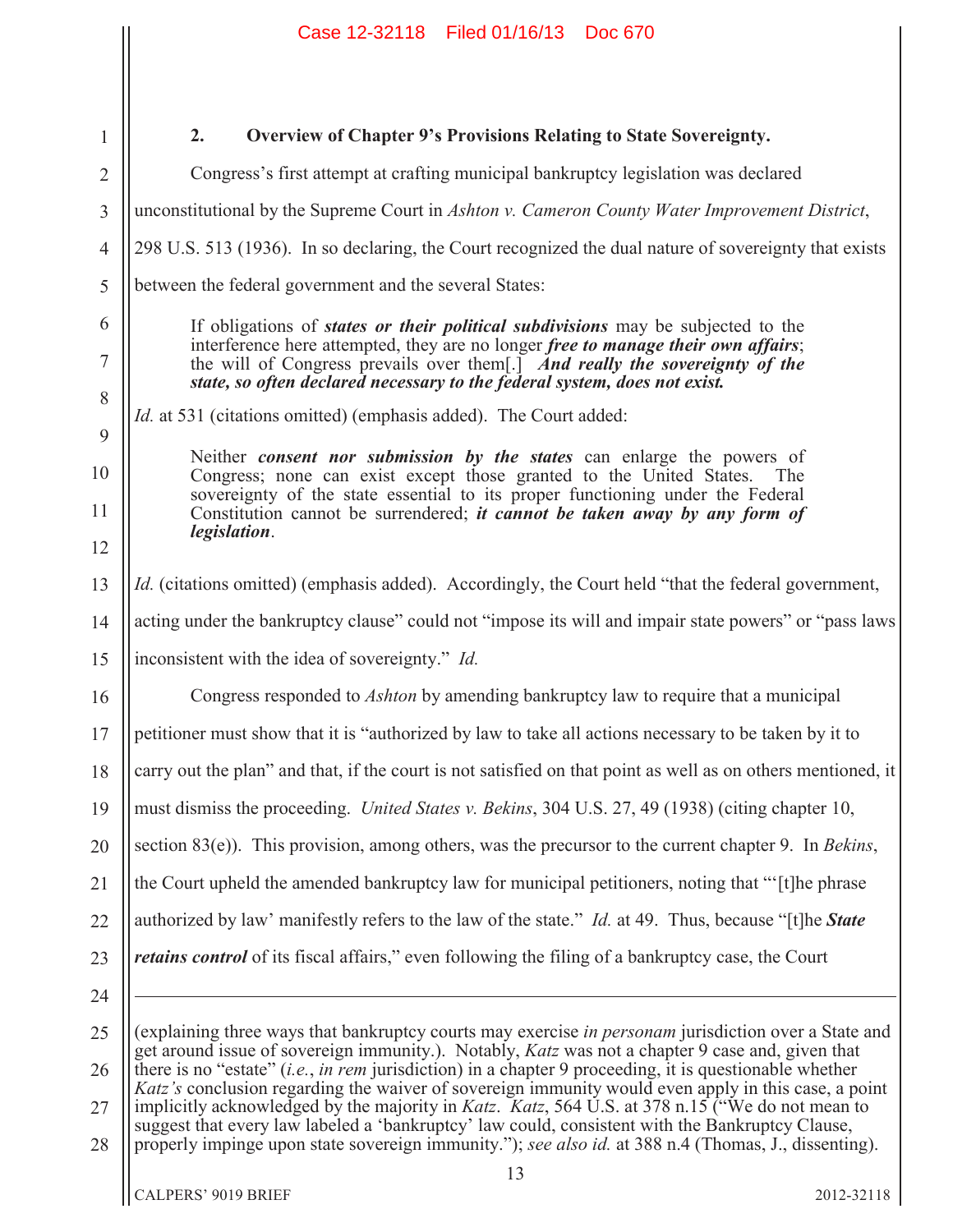1 2 3 4 5 6 determined that the constitutional objection to municipal bankruptcy cases had been removed. *Id.* at 51 (emphasis added); *see also id.* at 50 (noting that changes to law were "especially solicitous to afford no ground for [the] objection" that States "would no longer be 'free to manage their own affairs.'")(quoting *Ashton*). Thus, under *Bekins*, so long as a State retains control over its essential governmental powers—including powers over the fiscal affairs of its creatures—State sovereignty is not violated.

Given the basic structure of our Nation's constitutional design, and the control States have over their municipalities, "any federal debt relief legislation affecting municipalities must be sufficiently narrow in scope to avoid intrusion by the federal courts on the sovereign power of the states." *In re Richmond Unified Sch. Dist.*, 133 B.R. 221, 224 (Bankr. N.D. Cal. 1991); *see also In re City of Harrisburg, PA*, 465 B.R. 744, 753 (Bankr. M.D. Pa. 2011) ("where federal bankruptcy law intersects with the *rights of states to regulate activities of political subdivisions created by the state, principles of dual sovereignty as defined by the Tenth Amendment must be considered.*") (emphasis added). Chapter 9 of the Code seeks to protect *State* sovereignty in several ways.

18 19 20 *First*, section 109 of the Bankruptcy Code, which is entitled "Who may be a debtor," states that a municipality may file a chapter 9 petition if it "is specifically authorized, in its capacity as a municipality or by name, to be a debtor under such chapter by State law, or by a governmental officer or organization empowered by State law to authorize such entity to be a debtor under such chapter." 11 U.S.C. § 109(c)(2). Under this section, the State acts as a gatekeeper to one of its creature's entry into chapter 9. *See Harrisburg*, 465 B.R. at 754 ("Congress amended § 109(c)(2) to clarify that a state must provide 'specific' authorization to comply with Tenth Amendment constraints."). Once a state consents to a municipality filing a chapter 9 petition, however, the State's control over its political subdivision is not at an end. As the court in *Harrisburg* aptly stated: "*Even after an order of relief is granted, states maintain significant control over their political subdivisions. This position is set forth bluntly in § 903 of the Bankruptcy Code[.]*" *Id.* at 755 (emphasis added).

26 27 *Second*, section 903 of the Bankruptcy Code protects the rights of States *qua* States by allowing States to control the affairs of their political subdivisions even while such subdivisions are

28

7

8

9

10

11

12

13

14

15

16

17

21

22

23

24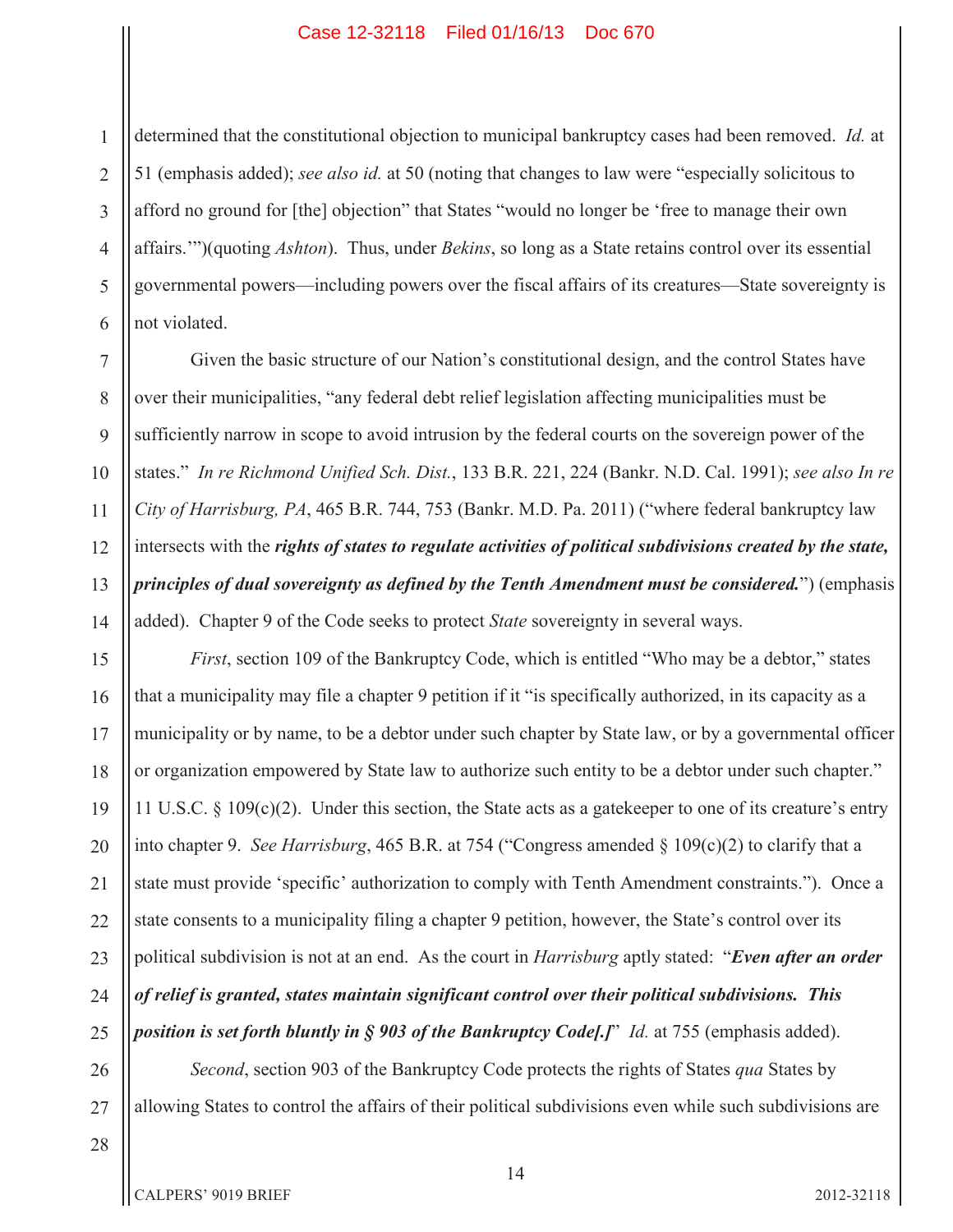|                | Case 12-32118 Filed 01/16/13<br>Doc 670                                                                                                                                                                 |  |  |  |  |
|----------------|---------------------------------------------------------------------------------------------------------------------------------------------------------------------------------------------------------|--|--|--|--|
|                |                                                                                                                                                                                                         |  |  |  |  |
| 1              | in chapter 9. Section 903, which is entitled "Reservation of state power to <i>control</i> municipalities"                                                                                              |  |  |  |  |
| $\overline{2}$ | states in full:                                                                                                                                                                                         |  |  |  |  |
| 3              | This chapter does not limit or impair the power of a State to control, by                                                                                                                               |  |  |  |  |
| 4              | legislation or <b>otherwise</b> , a municipality of or in such State in the exercise of its<br>political or governmental powers of such municipality, including expenditures for<br>such exercise, but- |  |  |  |  |
| 5<br>6<br>7    | (1) a State law prescribing a method of composition of indebtedness of<br>such municipality may not bind any creditor that does not consent to such<br>composition; and                                 |  |  |  |  |
| 8              | (2) a judgment entered under any such law may not bind a creditor that<br>does not consent to such composition.                                                                                         |  |  |  |  |
| 9              | 11 U.S.C. § 903 (emphasis added). Thus, section 903 honors the long-standing rule that municipal                                                                                                        |  |  |  |  |
| 10             | corporations like the City are mere "instrumentalities of the State for the convenient administration of                                                                                                |  |  |  |  |
| 11             | government within their limits [and that] State political subdivisions are merely departments of the                                                                                                    |  |  |  |  |
| 12             | State, and the State may withhold, grant or withdraw powers and privileges as it sees fit." <i>Ysursa v</i> .                                                                                           |  |  |  |  |
| 13             | <i>Pocatello Educ. Ass'n,</i> 555 U.S. 353, 362 (2009) (quotations; citations and internal alterations                                                                                                  |  |  |  |  |
| 14             | omitted) (not a chapter 9 case). As a result, simply because a municipal corporation seeks chapter 9                                                                                                    |  |  |  |  |
| 15             | protection, the State is not powerless to control the affairs of its own creatures during the bankruptcy                                                                                                |  |  |  |  |
| 16             | case and section 903 expressly preserves such control. See, e.g., Harrisburg, 465 B.R. at 755 (noting                                                                                                   |  |  |  |  |
| 17             | that under $\S 109(c)(2)$ "a state serves as a municipality's gate keeper into chapter 9" and that "[e]ven                                                                                              |  |  |  |  |
| 18             | after an order of relief is granted, states maintain significant control over their political subdivisions"                                                                                             |  |  |  |  |
| 19             | under § 903); In re New York City Off-Track Betting Corp., 434 B.R. 131, 141 (Bankr. S.D.N.Y.                                                                                                           |  |  |  |  |
| 20             | 2010) ("The ability of a chapter 9 debtor to consent under section 904 is limited by section 903 of the                                                                                                 |  |  |  |  |
| 21             | Bankruptcy Code and federalism concerns."). Section 903 means that, during the pendency of a                                                                                                            |  |  |  |  |
| 22             | chapter 9 case, state law controls the actions of the municipality. Thus, even though the court cannot                                                                                                  |  |  |  |  |
| 23             | interfere with the debtor's use of its property under section 904, the State <i>can</i> , "by legislation or                                                                                            |  |  |  |  |
| 24             | otherwise." Id. at 142; see also In re Jefferson Cnty., Ala., -- B.R. --, No. 11-05736, 2012 WL                                                                                                         |  |  |  |  |
| 25             | 6629645 at *27 (Bankr. N.D. Ala. Dec. 19, 2012) ("Added to § 904 is 11 U.S.C. § 903. Among                                                                                                              |  |  |  |  |
| 26             | other things, it restricts a Chapter 9 debtor's ability to consent.") (emphasis added). Given the                                                                                                       |  |  |  |  |
| 27             |                                                                                                                                                                                                         |  |  |  |  |
| 28             |                                                                                                                                                                                                         |  |  |  |  |
|                | 15                                                                                                                                                                                                      |  |  |  |  |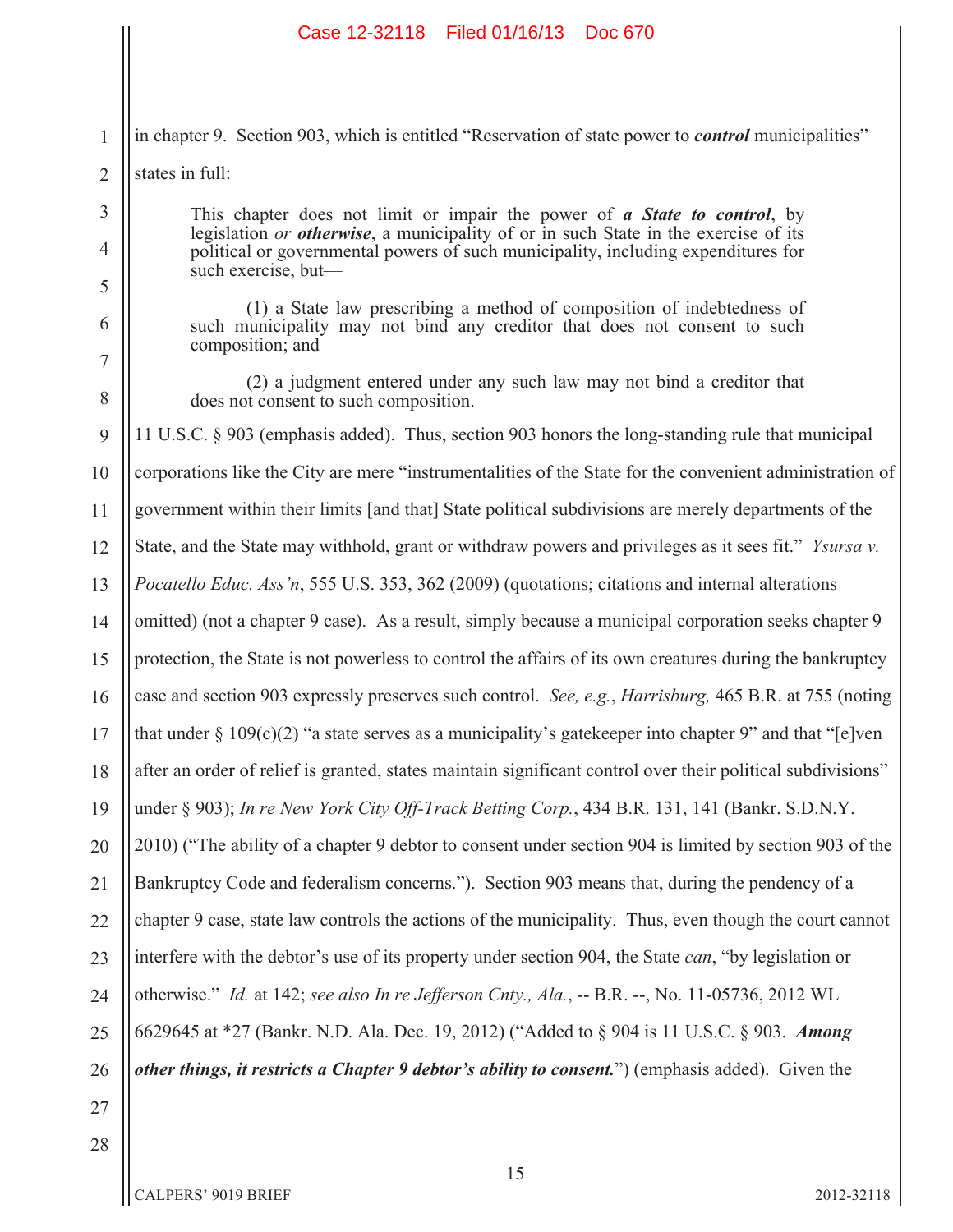limitations imposed on the court by section 904, without section 903 a municipal debtor would be a law unto itself during the pendency of its bankruptcy case. This is not what Congress intended.

3 4 5 6 7 8 9 10 11 12 13 14 15 16 17 18 19 20 CalPERS recognizes that there are more restrictive views of section 903 that have been articulated in some municipal bankruptcy case opinions, such that section 903 is merely another "gatekeeper" provision and that its has no independent meaning and force. *See, e.g.*, *In re City of Vallejo*, 403 B.R. 72, 75-76 (Bankr. E.D. Cal. 2009) (section 903 has no substantive meaning or independent force) (citing *Collier*); *In re Cnty. of Orange*, 191 B.R. 1005, 1018 & 1021 (Bankr. C.D. Cal. 1996) (same) (citing *Collier*); *cf*. *In re City of Stockton, Cal.*, 478 B.R. 8, 17-18 (Bankr. E.D. Cal. 2012) (suggesting the same).<sup>4</sup> These cases appear to hold that a State's control over its creatures ends once the State provides authorization for those creatures to file for chapter 9 protection. Respectfully, CalPERS submits that those courts' interpretation of section 903 render 903 meaningless surplusage in the Code because they relegate section 903 to performing merely the same function as section  $109(c)(2)$ . Section 903, however, is not a redundancy in the Code; indeed, it was placed into the Code to respect state sovereignty. To read it out of the Code would violate a cardinal rule of statutory interpretation—that every word and phrase of a statute must be given meaning. *TRW Inc. v. Andrews*, 534 U.S. 19, 31 (2001) (noting the "'cardinal principle of statutory construction' that 'a statute ought, upon the whole, to be so construed that, if it can be prevented, no clause, sentence, or word shall be superfluous, void, or insignificant.'") (quoting *Duncan v. Walker,* 533 U.S. 167, 174 (2001)). In order to respect the delicate Federal/State balance that municipal bankruptcies present, section 903 must have independent meaning and force.<sup>5</sup>

1

<sup>21</sup>

<sup>22</sup> 23 24 25 26 27 4 These decisions conflict with *Harrisburg*, *Off-Track Betting* and *Jefferson County* insofar as they do not give meaning to section 903; thus, there is dispute brewing in the lower courts on what effect or meaning, if any, section 903 has in a chapter 9 case. A careful reading of the *Vallejo*, *Orange County* and *Stockton* cases, however, demonstrates that none of them involved the State as the party in interest in the matter before the Court. Accordingly, any statements relating to the substantive force or meaning of section 903—which specifically addresses State control over its creatures—were unnecessary to the determination before the court and are, therefore, *obiter dicta*. *See, e.g.*, *Vallejo*, 403 B.R. at 74 (private unions); *Orange*, 191 B.R. at 1017 (Merrill Lynch raised 903 issue); *cf. Stockton*, 478 B.R. at 13 (Stockton retirees); *see also id*. at 16 (noting section 903 discussion merely provided "context to this dispute.").

<sup>28</sup> <sup>5</sup> Again, on the interpretation of section 903, there should be general agreement between the Capital Markets Creditors and CalPERS. In recent briefs filed with the Eleventh Circuit in the *Jefferson*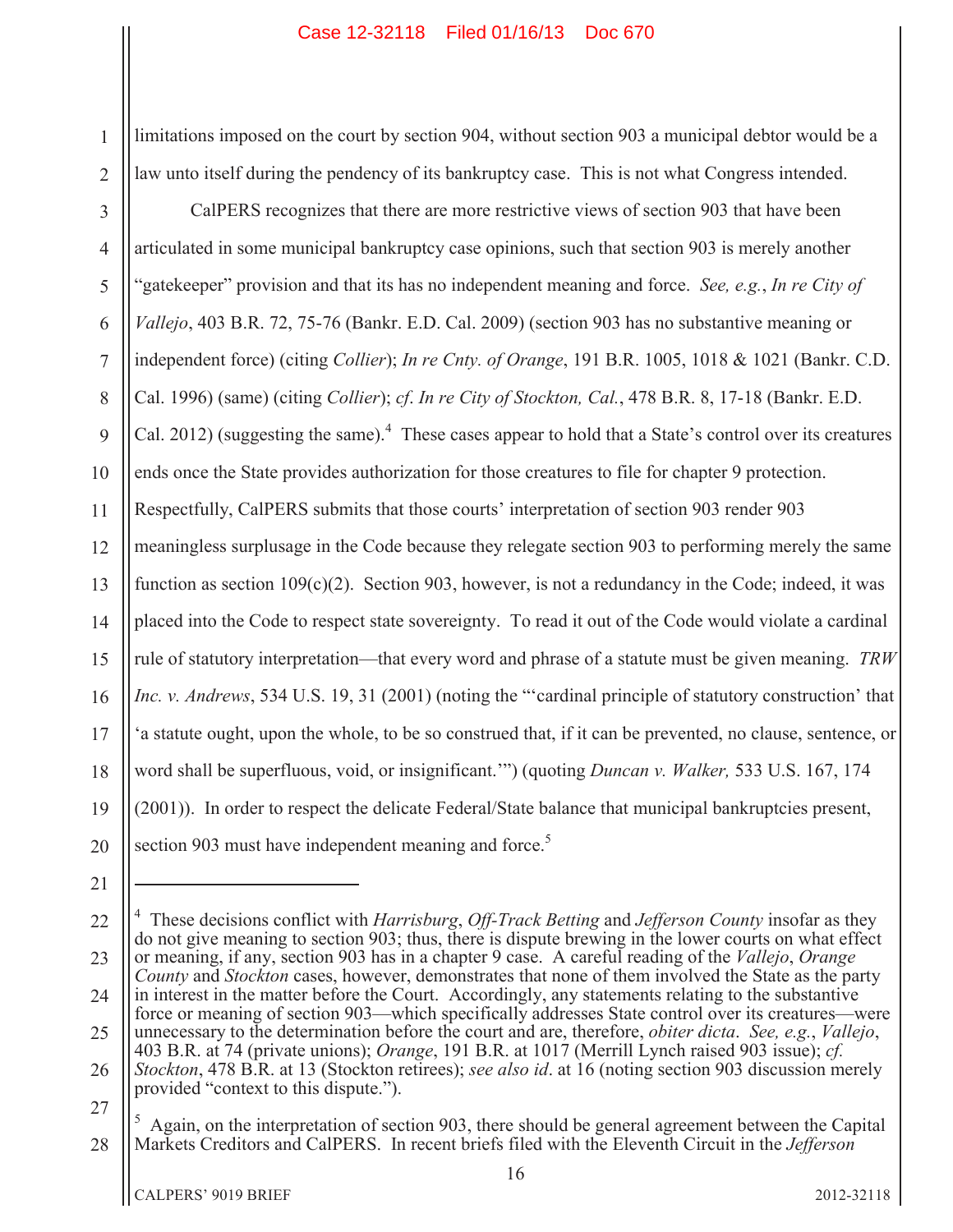1 2 3 4 5 6 7 8 9 10 11 12 13 14 15 16 17 18 19 20 21 22 23 24 25 26 27 28 17 Indeed, not only does CalPERS' interpretation of section 903 comport with that section's plain language and with cardinal principles of statutory construction, it is further bolstered by section 903's legislative history. CalPERS' construction is consistent with the legislative history surrounding the amendments made to bankruptcy laws in the mid-1970s, which culminated in the adoption of the Bankruptcy Code in 1978. For example, the legislative history of the precursor to section 903 states: The purpose of section 83, copied from present section 83(i) [now Section 903], is the same as that of Section  $82(c)$  [now Section 904]. It is to prevent the statute or the court from interfering with the power constitutionally reserved to the State by the Tenth Amendment. This section makes clear that the chapter may not be construed to limit the power of the State to control, by legislation or otherwise, any municipality, political subdivision or public agency or instrumentality in the exercise of its governmental functions. *Any State law that governs municipalities or regulates the way in which they may conduct their affairs controls in all cases. Likewise, any State agency that has been given control over any of the affairs of a municipality will continue to control the municipality in the same way, in spite of a Chapter IX petition.* H.R. Rep. No. 94-686, at 19 (1975), *reprinted in* 1976 U.S.C.C.A.N. 539, 557 (emphasis added).<sup>6</sup> Thus, under the plain terms of section 903 and its legislative history, the States still retain control over their political subdivisions even when those subdivisions seek protection under chapter 9. CalPERS' construction of section 903 is also harmonious with section 943(b)(4), which prohibits a plan from being confirmed "if it permits a debtor to do something that is prohibited by state law[.]" *In re Sanitary* & *Improvement Dist., No.7,* 98 B.R. 970, 974 (Bankr. D. Neb. 1989); *see also In re City of Colo. Springs Spring Creek Gen. Improvement Dist.,* 177 B.R. 684, 694 (Bankr. D. Colo. 1995) ("Where a plan proposes action not authorized by state law, or without satisfying state law requirements, the plan cannot be confirmed."). Thus, sections  $109(c)(2)$ , 903 and 943(b)(4) operate in harmony to protect State sovereignty by maintaining the State's control over its political subdivisions from the "cradle to the grave" of a chapter 9 proceeding. Under these provisions, the *County* bankruptcy case, Assured (through National's counsel in this case) signed onto several briefs that made arguments strikingly similar to those made by CalPERS. Relevant excerpts of these briefs are attached at Exhibit 2 and Exhibit 3. <sup>6</sup> A true and correct copy of the relevant portions of the House Report is attached as Exhibit 1.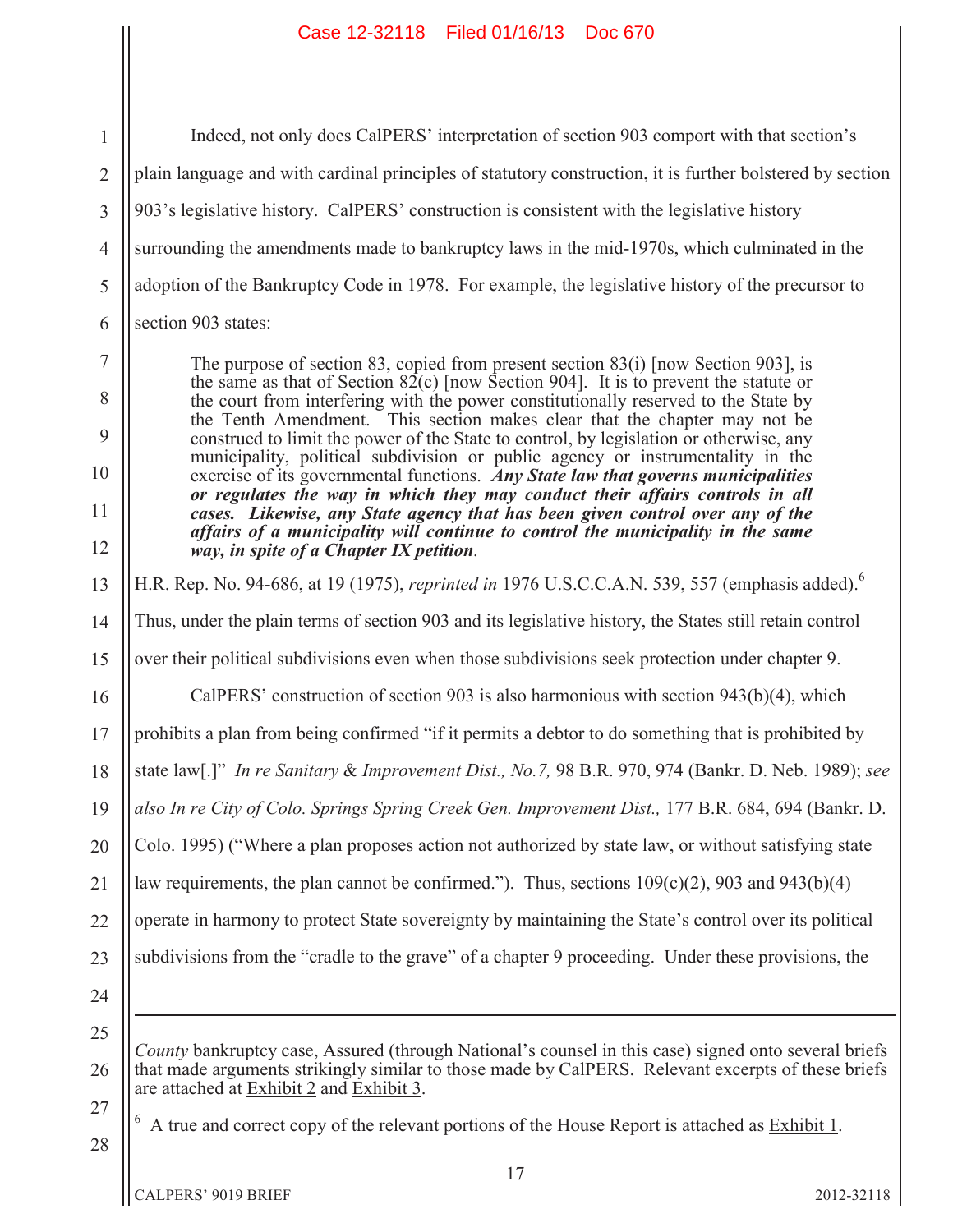1 2 3 control of the State over its creatures during chapter 9 provides a measure of direction that, in cases under other chapters of the Code, would issue from the Court, but that the Court is unable to effect for a municipal debtor because of the restriction on its power in section 904.

4 5 6 7 8 9 10 11 12 13 14 15 16 17 18 *Third*, section 904 protects State sovereignty by protecting the rights of a State's creature (*i.e.*, a municipality like the City) to control its political and governmental affairs and property during a chapter 9 proceeding. It reads in full: "Notwithstanding any power of the court, unless the debtor consents or the plan so provides, the court may not, by any stay, order, or decree, in the case or otherwise, interfere with—(1) any of the political or governmental powers of the debtor; (2) any of the property or revenues of the debtor; or (3) the debtor's use or enjoyment of any income-producing property." 11 U.S.C. § 904. Preventing undue control by an instrumentality of the Federal Government *(i.e., the bankruptcy court)* over a creature of the State protects State sovereignty because municipal corporations such as the City enjoy only such powers as are entrusted to it by the State. *Hunter v. City of Pittsburgh*, 207 U.S. 161, 178 (1907) ("The number, nature, and duration of the powers conferred upon these [municipal] corporations and the territory over which they shall be exercised rests in the *absolute discretion of the state.*") (emphasis added). Under section 904, the court cannot exercise undue control and direct the debtor to do certain things because, given the relationship between a State and its creatures, that is the State's function. As explained above, this reality is reflected in section 903.

19 20 21 22 23 24 25 26 27 The Capital Markets Creditors assert that the broad "notwithstanding any power of the court" language of section 904 is "not a limitation on the provisions of the Bankruptcy Code." *See* Supplemental Brief at 7 (emphasis in original). This interpretation proves too much. The phrase "any power of the court" refers to all of the Court's powers, whether those powers derive from equity or the Code itself. Obviously, the Court can only act in ways authorized by the Code and it is from the Code that all of the "power[s] of the court" derive. Congress made the choice—based on constitutional concerns—that municipal debtors in a chapter 9 case are free to manage their own affairs unless they expressly "consent" to such interference or propose such interference via a "plan" of adjustment. Under section 904, this freedom from interference, however, is only limited to three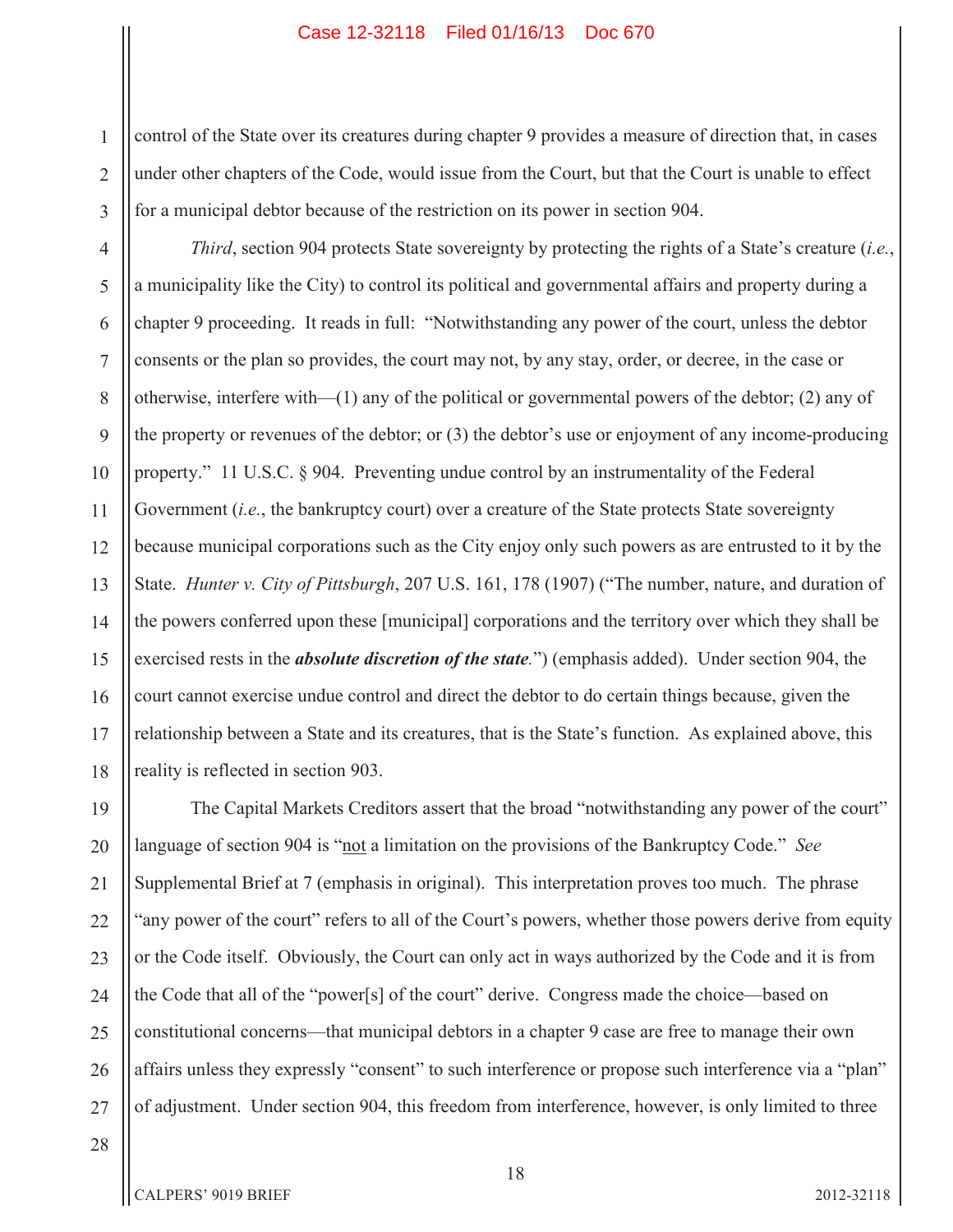1 2 3 4 5 6 circumstances: When such interference touches upon any (1) "political or governmental powers," (2) "property or revenues" or (3) "use and enjoyment of income-producing property" of the municipal debtor. If the interference contemplated does not touch upon any of these protected categories, the applicable provisions of the Code would have effect and section 904 is not implicated. Here, because the payment of settlements funds would implicate the "property or revenues" of the City, section 904 is implicated.

7 8 9 10 11 12 13 14 15 16 17 18 19 20 21 22 To be clear, CalPERS is not asking the Court as this time to issue any ruling on the meaning and scope of sections 903 and 904. Indeed, it should avoid doing so because the interpretation of these sections raises serious constitutional questions that are best left for another day. *See supra*  (citing cases on constitutional avoidance). That said, any interpretation of section 904 must be informed by section 903—as well as other sections of the Code discussed above—because these two Code sections work in tandem to protect state sovereignty. *See, e.g.*, *Jefferson Cnty.*, 2012 WL 6629645 at \*27 ("All of these have been designed to retain as and to the extent called for in our Constitution the separateness of states and their subdivisions from that of the United States government."). In order to achieve the correct constitutional balance that Congress attempted to strike after *Ashton*, both sections 903 and 904 must have independent meaning and force and must mean what they say. Any interpretation that removes the State's ability to "control" its political subdivisions under section 903 yet provides force to section 904 turns a municipal debtor into a "super sovereign" and is inconsistent with the notion that municipalities, like the City of Stockton, are mere creatures of the state that do not, in and of themselves, possess sovereign status. *Ysursa*, 555 U.S. at 362 (2009) ("Political subdivisions of States—counties, cities, or whatever—never were and never have been considered as sovereign entities.") (citation and quotation omitted).

23

24

25

26

27

# For the reasons stated above, the City's motion should be granted. Under the doctrine of constitutional avoidance, this Court should avoid issuing a broad ruling on the scope and meaning of section 904. It can do so by simply concluding the Rule 9019 does not impose a substantive

28

19

requirement on a chapter 9 debtor given the absence of section 363's application in a chapter 9 case.

**III. CONCLUSION**